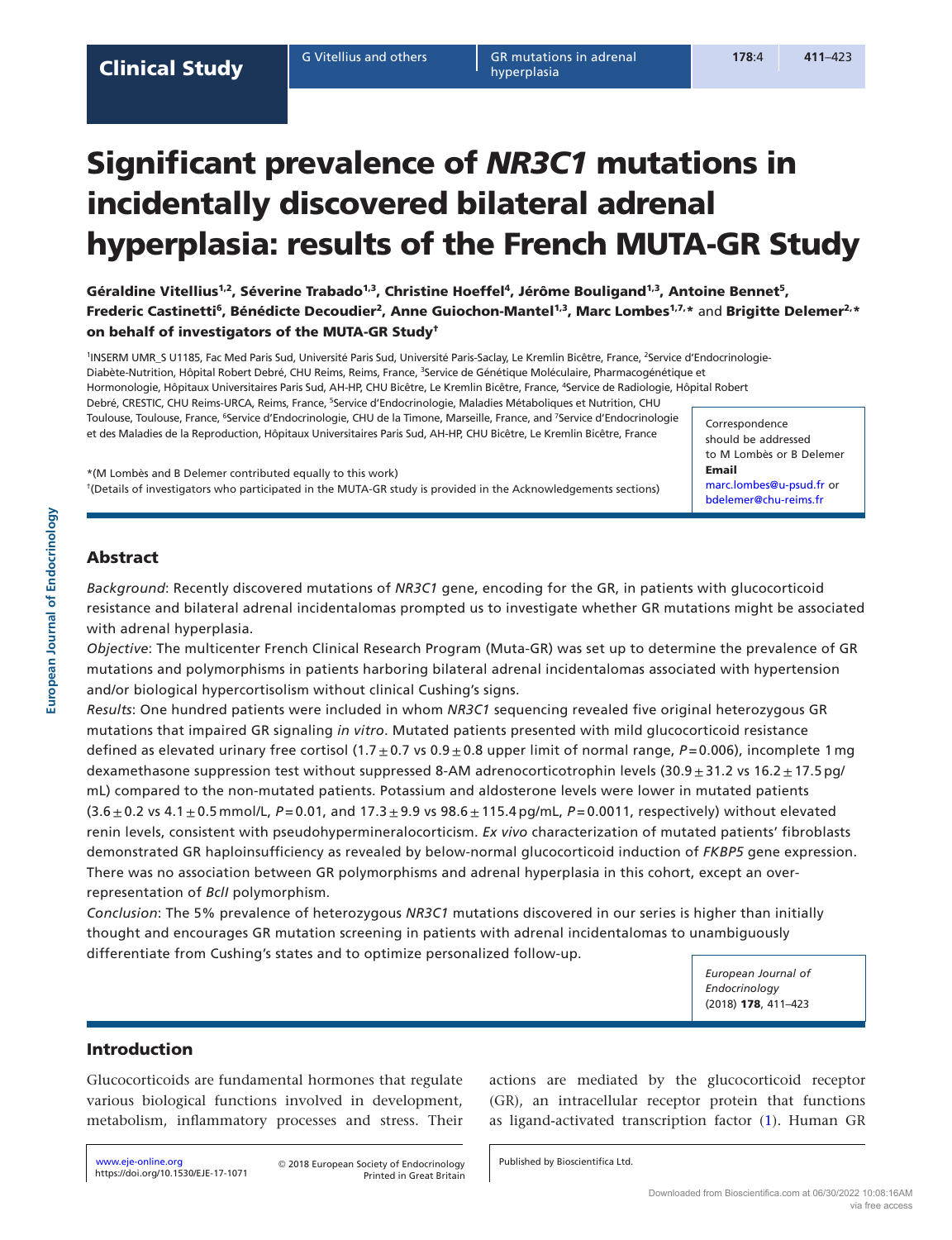(hGR), encoded by the *NR3C1* gene (MIM#138040), located in the chromosome 5, comprises 10 exons. Alternative splicing of the hGR gene in exon 9 generates two homologous receptor isoforms: α and β [\(2](#page-11-1)). Exon 2 encodes for the N-terminal domain and exons 3 and 4 encode for the DNA-binding domain (DBD). Exons 5–9 encode for the ligand-binding domain (LBD). *NR3C1* loss-of-function mutations have been associated with a glucocorticoid resistance syndrome (MIM#615962). Moreover, among many *NR3C1* polymorphisms described to date, some were associated with increased (N363S, *BclI*) or decreased (ER22/23EK) glucocorticoid sensitivity, adrenal incidentalomas (ER22/23EK, *Bcl*I, 9β), obesity and metabolic syndrome (N363S, *Bcl*I, 9β) ([3](#page-11-2), [4](#page-11-3)).

Twenty-four loss-of-function germinal mutations in *NR3C1* have been reported and shown to impair intracellular GR signaling [\(5,](#page-11-4) [6](#page-11-5), [7,](#page-11-6) [8,](#page-11-7) [9](#page-11-8), [10](#page-11-9), [11,](#page-11-10) [12](#page-11-11), [13](#page-11-12), [14,](#page-11-13) [15\)](#page-11-14). Fifty percent of mutated probands presented with hypertension, frequently associated with hypokalemia, while the majority of mutated women presented with hirsutism. GR mutation carriers had elevated or normal adrenocorticotrophin (ACTH) levels associated with high urinary free cortisol (UFC) and lacked negative glucocorticoid feedback loop on the hypothalamic– pituitary adrenal (HPA) axis.

We recently discovered the first nonsense heterozygous mutation of human *NR3C1* (MIM #615962), R469X, in a context of bilateral adrenal hyperplasia incidentally discovered ([16\)](#page-11-15). The proband displayed no Cushing's syndrome signs but had high blood pressure with hypokalemia. Hormonal evaluations revealed a biological hypercortisolism with normal ACTH level. Functional characterization demonstrated GR haploinsufficiency. Moreover, in mouse models, Michailidou and coworkers [\(17\)](#page-11-16) had shown that heterozygous GR+/<sup>−</sup> exhibited bilateral adrenal hyperplasia but normal plasma ACTH levels. Taken together, these data led us to hypothesize that impairment in GR signaling could be related to adrenocortical hyperproliferation and/or hyperplasia.

Bilateral adrenal incidentalomas represent 15–20% of adrenal incidentalomas ([18](#page-11-17), [19](#page-11-18), [20](#page-11-19)). This prevalence drastically increases with aging. The best known causes of bilateral adrenal masses are related to macronodular adrenal hyperplasia, potentially regulated by aberrant G proteincoupled receptors [\(21](#page-11-20)), familial pheochromocytoma, primary hyperaldosteronism [\(22\)](#page-11-21), *ARMC5* gene mutation [\(23,](#page-11-22) [24](#page-11-23)), 21-hydroxylase deficiency, multiple endocrine neoplasia type 1 (MEN-1), infectious diseases, nonfunctioning tumor or metastatic diseases [\(18\)](#page-11-17). However, a direct relationship between adrenal incidentalomas and

altered GR signaling has never been investigated thus far nor evoked in recent published guidelines ([25](#page-11-24), [26\)](#page-12-0).

In the present study, we hypothesized that GR mutations might represent a novel genetic cause of adrenocortical proliferation in the context of autonomous glucocorticoid secretion. A French National, Hospital Clinical Research Program (PHRC), Muta-GR, was set up to determine the prevalence of *NR3C1* mutations in a cohort of patients presenting with bilateral adrenal incidentalomas combined with high blood pressure (HBP) and/or biological hypercortisolism without Cushingoid features. The second aim was at evaluating common GR polymorphisms frequency in our series associated with adrenal hyperplasia compared to the general population. We discovered five novel heterozygous *NR3C1* mutations, among which three have been already functionally characterized [\(16](#page-11-15), [27\)](#page-12-1). All reported mutations impaired GR signaling either by glucocorticoid or DNA-binding defects leading to a clear-cut GR haploinsufficiency. The relatively high prevalence of *NR3C1* mutations in our cohort emphasizes the importance of GR genetic screening in selected patients enabling their appropriate management and to optimize their follow-up strategies.

# Patients and methods

#### **Study protocol**

The study referred to as Muta-GR (ClinicalTrials.gov Identifier: NCT02810496) is a multicenter and transversal PHRC study. The primary objective of this study was to evaluate the prevalence of *NR3C1* mutations in patients with bilateral adrenal incidentalomas. To refine the rate of GR genetic alterations, patients with hypertension and/or biological hypercortisolism without Cushing's syndrome signs were selected. Inclusion criteria were the presence of incidentally discovered bilateral adrenal hyperplasia in patients with no overt signs of Cushing's syndrome. Adrenal imaging was performed in patients for unrelated reasons. Adrenal hyperplasia was radiologically characterized and defined using morphological and volumetric criteria. To date, objective characteristics of adrenal hyperplasia are only poorly specified. In the present study, adrenal hyperplasia was defined according to three main criteria: adrenal limb (medial and lateral) >5mm [\(28\)](#page-12-2), adrenal volume above reference values in the general population (as referred in Carsin *et al.* [\(29\)](#page-12-3)) or the presence of adrenal nodule >10mm. The presence of hypertension was defined as a systolic blood pressure (SBP) >140mm Hg, diastolic blood pressure (DBP) ≥90mmHg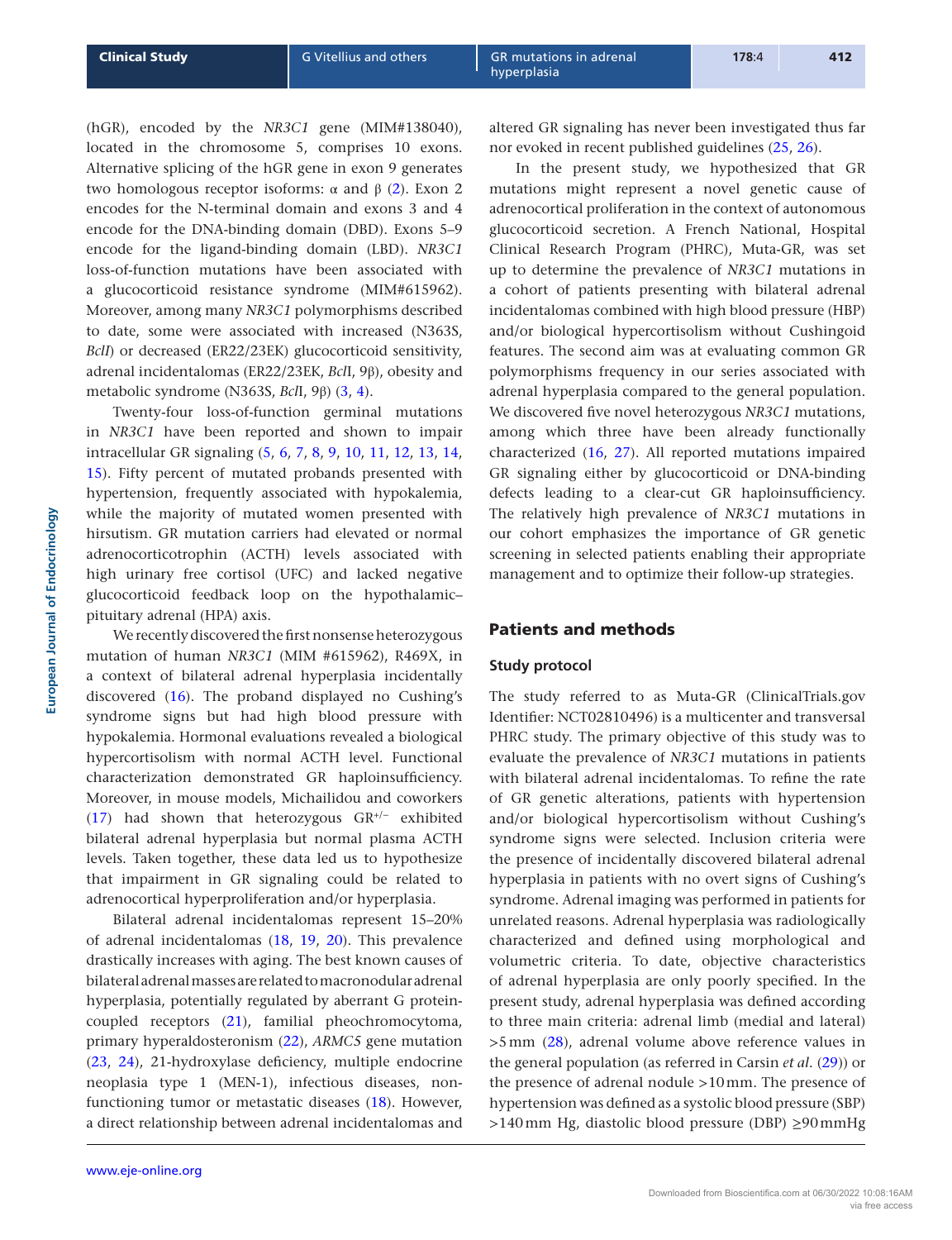and/or patients under any current antihypertensive therapy. Hypercortisolism was assessed based on either high UFC (above reference values or upper limit of normal range (ULN)), midnight serum cortisol >50nmol/L ([30](#page-12-4)) or serum 8-AM cortisol >50nmol/L after 1mg dexamethasone (DXM) suppression test (1mg DST). Nine patients had UFC above ULN, 23 had cortisol >50nmol/L after 1mg DST while 58 had midnight serum cortisol >50nmol/L. Cushing's syndrome signs were evaluated by clinician endocrinologists (thin skin, hirsutism, easy bruising, faciotruncal adiposity and amyotrophy). We excluded patients with clinical Cushing's syndrome, current cancer, age under 18 years or without written patients' consent.

The study protocol conformed to the ethics guidelines in accordance with the Declaration of Helsinki and was approved by the Comité de Protection des Personnes, CPP Est III on Aug 12, 2011.

## **Patients**

One hundred twenty-seven patients were enrolled between Aug 2012 and Oct 2016 in twenty endocrinology departments of French University Hospitals (see the list of investigators).

All investigators filled out forms listing sex, birth date, weight (kg), height (cm), SBP, DBP (mmHg) and cardiac disease (existence of heart failure or coronaropathy), dyslipidemia, current antihypertensive, anti-diabetic or anti-cholesterol medications. Body mass index (BMI) was calculated as weight in kilograms divided by the square of height in meters.

Biochemical and hormonal analyses were collected from each center: kalemia, creatininemia, creatiniuria, fasting glycaemia (8-AM), glycated hemoglobin (HbA1c), total cholesterol (g/L), HDL cholesterol (g/L), LDL cholesterol (g/L), UFC, 8-AM and midnight plasma cortisol, cortisol after 1mg DST, 8-AM ACTH level, plasma aldosterone and renin concentrations in supine position.

## **Imaging study**

Multidetector row computed tomography (MDCT) examinations were performed in each different institution (see the list of investigators). Protocols for the acquisition of images covering the abdomen were variable in terms of intravenous administration of iodinated contrast agent and also in terms of scanning parameters, but they always included thin slices covering the abdomen. Anonymized MDCT data were transferred

to a dedicated workstation equipped with Myrian 64 Expert VL1.15.0 software (Intrasense, Montpellier, France). The maximum width of the gland (defined as the maximum width perpendicular to the long axis of the body gland, at the junction of adrenal limbs and the body) and width of the adrenal limbs (defined as the maximum thickness of the medial and lateral limbs of the gland perpendicular to the long axis of the limb) were measured as previously described by Vincent *et al.*  $(31)$  $(31)$  $(31)$ . The presence of adrenal nodules >10mm, their precise size, attenuation when recordable and degree of enhancement were noted. Nodules suspicious for nonadenomas were excluded from the study, on the basis of the consensual criteria for the diagnosis of adenoma. Adrenal gland volume was calculated according to Carsin-Vu ([29](#page-12-3)), on the same workstation. The adrenal contour used for volume calculation was traced semiautomatically for all patients by one investigator, after an intense training session with an expert radiologist. The software then automatically calculated adrenal volume by summing the area on each slice. Care was taken to exclude adjacent fat. Total adrenal volume (TAV) was determined as the sum of the right and left adrenal volume measurements and expressed in cm3.

#### **DNA analysis**

Each blood sample was sent to University Hospital of Kremlin Bicêtre. Genomic DNA was extracted from white blood cells. The entire coding regions of the hGRα and the hGRβ were amplified and sequenced by Sanger method with primers previously described [\(16\)](#page-11-15). We also examined some GR SNPs: rs6189, rs6190, rs10482622, rs6195, rs41423247, rs6188 and rs6196.

#### **Fibroblast culture**

After skin biopsy, primary cultures of patients' fibroblasts were grown at  $37^{\circ}$ C with 5% CO<sub>2</sub> in DMEM High Glucose (4.5g/L) (Life Technology), 2mM glutamine, 2mM Hepes (GIBCO), 1mM sodium pyruvate (GIBCO), 100U/mL penicillin, 100µg/mL streptomycin (GE Healthcare) and 15% fetal bovine serum (Biowest, Nuaillé, France).

#### **RT-real-time qPCR**

Patients' fibroblasts were washed once with ice-cold PBS. Total RNA was extracted with the TRI-reagent (Molecular Research Center, Inc., Euromedex, Mundolsheim, France), according to the manufacturer's recommendations. Total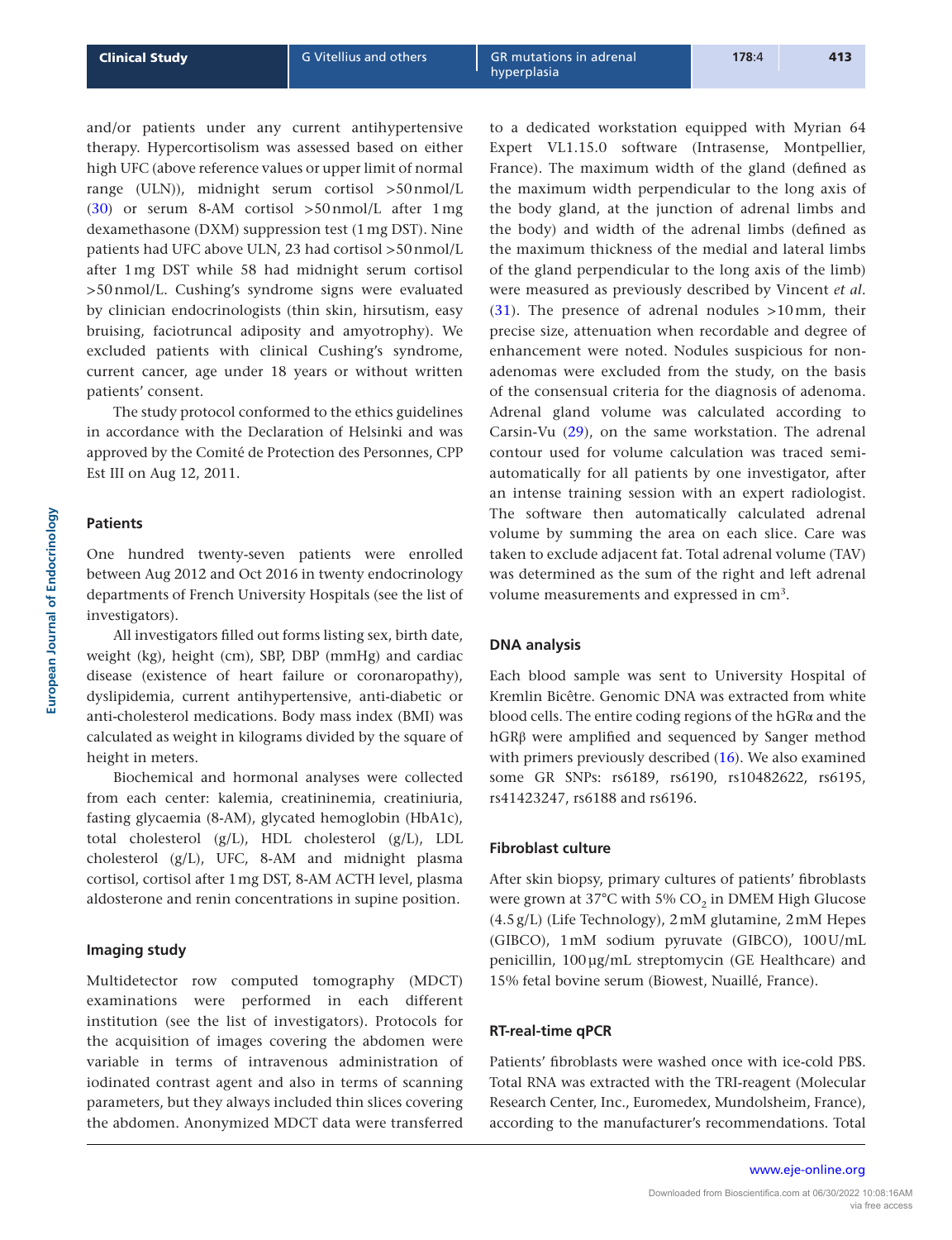RNA extraction, reverse transcription and real-time qPCR were performed essentially as previously described [\(32](#page-12-6)). cDNA samples were amplified by real-time qPCR by using the QuantStudio6 Flex System (Life Technologies). All samples were quantified in duplicate. Relative expression in a given sample was normalized to the internal reference rRNA 18S values, where the control condition values are arbitrarily set at 100%. Results are expressed as means $±$ s.e.m.

# **Primer design for RT-qPCR assays**

Primer pairs encompassing the targeted regions were designed by using NCBI's software Primer BLAST. Primers were provided from Eurogentec [\(www.eur](http://www.eurogentec.com)ogentec.com), purified by the selective precipitation optimized process (SePOP), desalted and delivered at 100μM concentration in water. Primer sequences were as follows: h18S Forward: GTG CAT GGC CGT TCT TAG TTG, Reverse: TGA ATG CCA CAT CTC TGC AGT; hFKBP5 Forward: CCG GAG AAC CAA ACG GAA A, Reverse: TGA ATG CCA CAT CTC TGC AGT.

# **Statistical analysis**

Results are expressed as means $\pm$ s.p. in tables and means±s.e.m. in figures. Statistical analyses were performed with Prism 5 software (GraphPad Software). Comparison of continuous variables among different groups was performed using Mann–Whitney *U* tests or Fisher *t* tests for categorical variables. *P* values of less than 0.05 were considered significant.

# Results

# **Clinical, radiological and biochemical characteristics of eligible patients**

One hundred and twenty-seven patients were initially enrolled. Eighteen patients were excluded after analysis of the MDCT by the radiologist because the abnormalities in terms of size and/or volume of the gland or of the presence of a macronodule were not bilateral. Nine patients were also excluded since they had neither hypertension nor biological hypercortisolism. One hundred patients were finally included in this study. Genetic analysis revealed five original heterozygous *NR3C1* mutations (see flow chart in Fig. 1).

Characteristics of all included patients are reported in [Table 1.](#page-4-0) Among eligible patients, mean age was  $64.2 \pm 9.2$  years with a sex ratio close to 1. More than

eighty-seven percent of these patients had hypertension, most of them (79%) had an antihypertensive therapy. Patients had a high BMI  $(29.8 \pm 6.2 \text{ kg/m}^2)$ . Thirtyfour percent of the patients presented with diabetes. Twenty-two percent of the patients exhibited cardiac diseases (heart failure, coronary deficiency, coronary artery disease). Total cholesterol was in the normal range with normal HDL cholesterol and LDL cholesterol levels. Thirty-four patients had elevated UFC above ULN, while 40 patients had plasma cortisol levels >50 nmol/L after 1 mg DST. Fourteen patients had both abnormalities while among them, 9 patients had also normal or high ACTH levels and 5 patients had low ACTH levels (<10 pg/mL), suggesting biological autonomous hypercortisolism.

All patients had bilateral hyperplastic adrenal glands with high average volumes of right and left adrenals, measured at 10.2 and 13.4 cm<sup>3</sup>, respectively. Hyperplasia was due to either lateral or medial limb >5mm or adrenal adenomas >10mm ([Fig. 2](#page-4-0)) or right or left adrenocortical volumes above normal range ([Table 1\)](#page-4-0). Forty eight percent of patients had right adrenal hyperplasia while 75% had left adrenal hyperplasia, 71% had right nodular adrenal and 81% had left nodular adrenal.



## Figure 1

Flow chart of the study design. 127 patients were initially enrolled. After standardized examination of MDCT by an expert radiologist (CHU Reims), 18 patients were excluded because they had no bilateral adrenal incidentalomas. Nine patients had no clinical or biological inclusion criteria: neither hypertension (HBP) nor biological hypercortisolism. One hundred patients were finally included in the Muta-GR study. Centralized genetic analysis (CHU Bicêtre) identified 5 original heterozygous *NR3C1* mutations. HBP, high blood pressure; *NR3C1* gene encoding for the human glucocorticoid receptor (GR).

**European Journal of Endocrinology**

European Journal of Endocrinology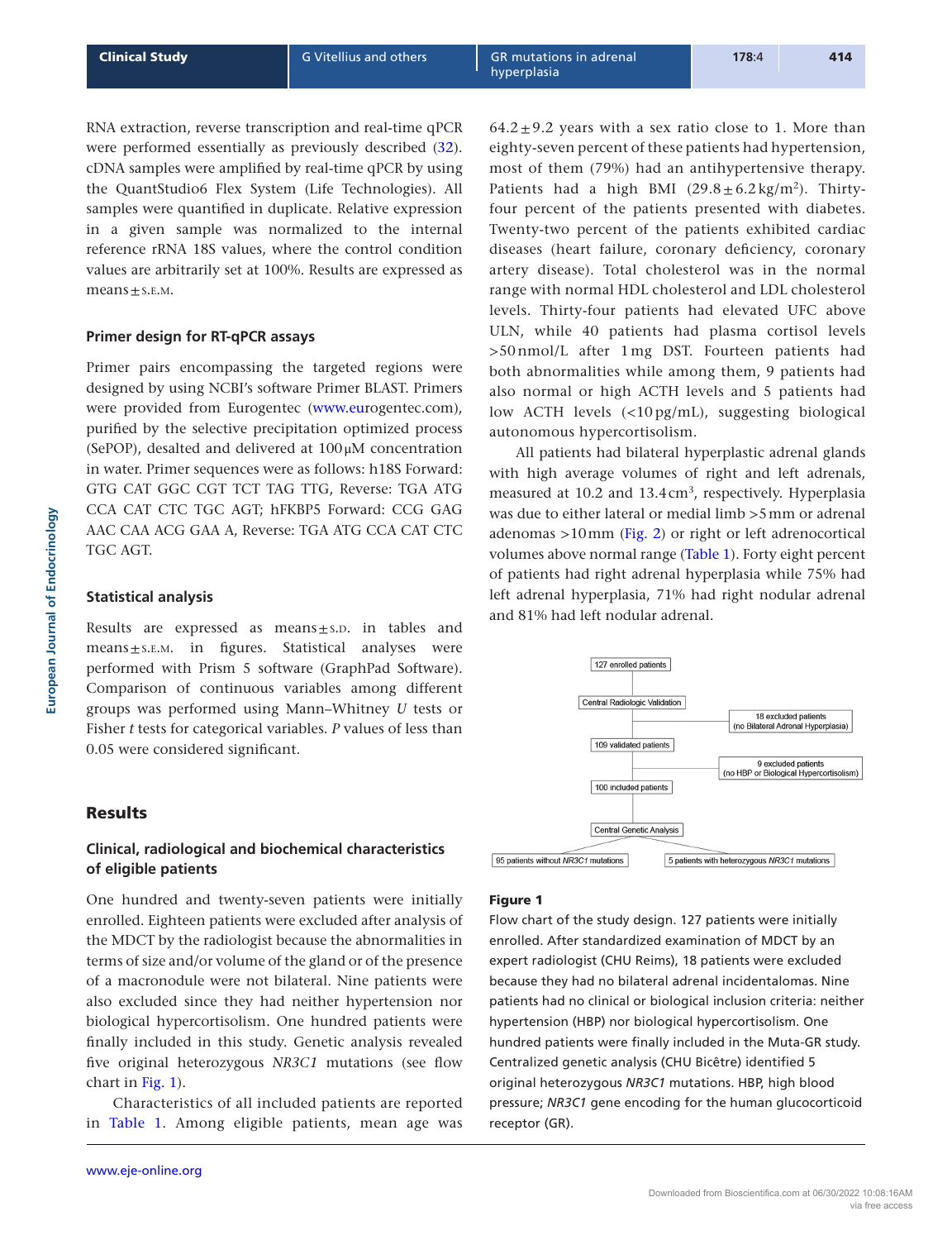## <span id="page-4-0"></span>Table 1 Basal characteristics of 100 included patients.

|                                                    | $n$ (data) | <b>All patients</b>   | <b>Normal range</b> |
|----------------------------------------------------|------------|-----------------------|---------------------|
| Clinical                                           |            |                       |                     |
| Age (years)                                        | 100        | $64.2 + 9.2$          |                     |
| Sex M/W                                            | 100        | 52 (52.0%)/48 (48.0%) |                     |
| Hypertension                                       | 100        | 87 (87.0%)            |                     |
| Antihypertensive treatment                         | 100        | 79 (79.0%)            |                     |
| BMI ( $kg/m2$ )                                    | 98         | $29.8 + 6.2$          | $<$ 25              |
| Waist circumference (cm): men                      | 15         | $104.7 \pm 13.7$      | $94$                |
| Waist circumference (cm): women                    | 15         | $100.7 \pm 19.6$      | < 80                |
| <b>Diabetes</b>                                    | 100        | 34 (34.0%)            |                     |
| Cardiac disease                                    | 100        | 22 (22.0%)            |                     |
| Biological                                         |            |                       |                     |
| Kalemia (mmol/L)                                   | 95         | $4.1 \pm 0.5$         | $3.5 - 5$           |
| Fasting glycaemia (mmol/L)                         | 82         | $6.2 \pm 2.1$         | < 7.8               |
| HbA <sub>1</sub> c $(\%)$                          | 68         | $6.5 \pm 1.2$         | < 6.5               |
| Total cholesterol (g/L)                            | 89         | $1.9 \pm 0.4$         | $<$ 2               |
| HDL cholesterol (g/L)                              | 86         | $0.5 + 0.2$           | >0.45               |
| LDL cholesterol (q/L)                              | 85         | $1.1 \pm 0.4$         | <1                  |
| Hormonology                                        |            |                       |                     |
| UFC (>N)                                           | 93         | $0.9 + 0.8$ N         | $<$ 1               |
| 8-AM cortisol (nmol/L)                             | 94         | $448 + 218$           | 248-635             |
| Midnight cortisol (nmol/L)                         | 64         | $160 + 145$           | < 50                |
| 8-AM ACTH (pg/mL)                                  | 91         | $17.0 \pm 18.6$       | $10 - 50$           |
| Cortisol after 1 mg DXM test (nmol/L)              | 65         | $104 \pm 126$         | $<$ 50              |
| Radiology                                          |            |                       |                     |
| Right adrenal volume (cm <sup>3</sup> )            | 96         | $10.2 + 5.7$          | $2.5 - 5.1$         |
| Left adrenal volume $(cm3)$                        | 94         | $13.4 \pm 6.7$        | $2.9 - 6.1$         |
| Total adrenal volume (cm <sup>3</sup> )            | 94         | $23.6 \pm 10.5$       | $5.7 - 11.1$        |
| Right adrenal hyperplasia                          | 100        | 48 (48.0%)            |                     |
| Left adrenal hyperplasia                           | 100        | 78 (75.7%)            |                     |
| Bilateral hyperplasia                              | 100        | 48 (48.0%)            |                     |
| Bilateral nodular                                  | 100        | 21 (21%)              |                     |
| Left hyperplasia and right nodular                 | 100        | 20 (20.0%)            |                     |
| Left hyperplasia and elevated right adrenal volume | 100        | 26 (26.0%)            |                     |
| Right nodule >10mm                                 | 100        | 71 (71%)              |                     |
| Left nodule >10mm                                  | 100        | 81 (81%)              |                     |

Clinical, biochemical, hormonal, radiological features of the 100 included patients.

BMI, body mass index; DST, dexamethasone suppression test; HbA1C, glycated hemoglobin; HDL, high density level; LDL, low density level; M/W, men/ women; UFC, 24-h urinary free cortisol; ULN, upper limit of normal range.

# **Five heterozygous** *NR3C1* **mutations**

Five original heterozygous *NR3C1* mutations were discovered in our series. As illustrated in [Fig. 3](#page-5-0), three patients harbored heterozygous missense mutations: R477S (arginine (R) to serine (S) substitution at aminoacid position 477) located in the exon 4 encoding for the DBD, Q501H (glutamine (Q) to histidine (H) substitution at amino-acid position 501 in the exon 5) and L672P



Normal adrenal glands



Bilateral adrenal hyperplasia



Thin bilateral nodular adrenal

#### Figure 2

Radiological examples of adrenal bilateral hyperplasia. MDCT examinations. Left panel: normal adrenal glands. Bilateral adrenal hyperplasia (middle panel) and thin adrenal limb with bilateral macroadenoma (right panel) are presented. White arrows indicate the position of adrenal glands.

www.eje-online.org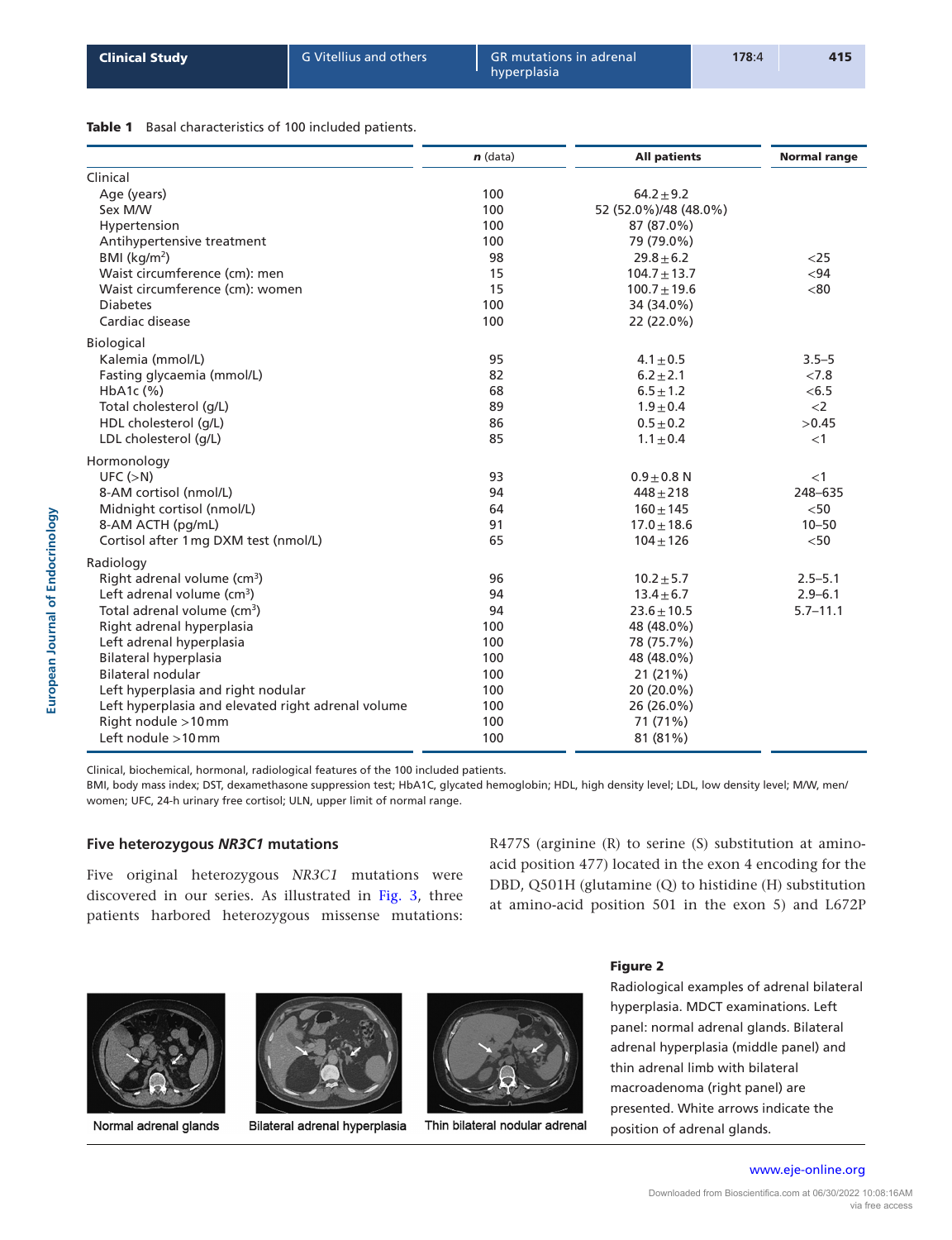<span id="page-5-0"></span>

# Figure 3

*NR3C1* mutations identified. Localization of the 5 heterozygous GR mutations on the *NR3C1* gene with schematic representation of the exon composition. Two mutations are located in the DBD, R469X (arginine (R) to stop (X) substitution at amino-acid position 469), R477S (arginine (R) to serine (S) substitution at amino-acid position 477) and 3 mutations are located in the ligand-binding domain (LBD), R491X (arginine (R) to stop (X) substitution at amino-acid position 491), Q501H (glutamine (Q) to histidine (H) substitution at amino-acid position 501), L672P (leucine (L) to proline (P) substitution at amino-acid position 672).

(leucine (L) to proline (P) substitution at amino-acid position 672 in the exon 7) located in the LBD. Two patients carried heterozygous nonsense mutations: R469X (arginine  $(R)$  to stop  $(X)$  substitution at aminoacid position 469 in the exon 4) located in the DBD and R491X (arginine  $(R)$  to stop  $(X)$  substitution at aminoacid position 491 in the exon 5), located in the LBD. Functional *in vitro* characterization of R469X, R477S and L672P have already been reported and revealed impairment in GR signaling for all GR mutants ([16](#page-11-15), [27](#page-12-1)). Collectively, this indicates a global prevalence of GR mutations of 5% among 100 included patients.

The clinical, biological, hormonal and radiological characteristics of these mutated patients were compared to those of non-mutated patients [\(Table 2](#page-6-0)). Mutated patients were younger  $(53.2 \pm 7.7)$  years old, means  $\pm$  s.p., *P*=0.007), but only 2 mutated patients out of five (40%) had hypertension compared to 89.5% of the non-mutated patients (*P*=0.02). The percentage of cardiovascular events was not different between non-mutated and mutated patients, likewise for cardiac risk factors (diabetic features, BMI and LDL cholesterol), except for HDL cholesterol, slightly higher  $(0.70 \pm 0.27 \text{ g/L})$  in mutated patients compared to non-mutated patients  $(0.51 \pm 0.17 \text{ g/L}$ , *P*=0.03). As expected, higher UFC was found in mutated patients compared to the non-mutated patients  $(1.7 \pm 0.7 \text{ vs } 0.9 \pm 0.8 \text{ ULN}, P = 0.006, \text{ respectively})$ without suppressed 8-AM ACTH levels  $(30.9 \pm 31.2 \text{ pg})$ mL in mutated patients vs  $16.2 \pm 17.5$  pg/mL), associated

www.eje-online.org

with more elevated cortisol after  $1 \text{ mg }$  DST (227.4 $\pm$ 174 vs  $93.4 \pm 117.4$  nmol/L,  $P=0.035$ ). There was no difference for midnight plasma cortisol between mutated and non-mutated patients. Among the 5 mutated patients, 4 patients had an increased UFC, normal or high ACTH levels and elevated cortisol after 1mg DST, consistent with glucocorticoid resistance syndrome.

Potassium levels were lower in mutated patients compared to non-mutated patients  $(3.6 \pm 0.2 \text{ vs } 4.1 \pm 0.5 \text{ mmol/L})$ , *P*=0.01). Interestingly, aldosterone levels were statistically lower in mutated patients  $(17.3 \pm 9.9 \text{ vs } 98.6 \pm 115.4 \text{ pg/mL})$ in non-mutated patients, *P*=0.0011). Renin levels were low or normal in all mutated patients except for the patient harboring R477S mutation due to angiotensin-converting enzyme (ACE) inhibitor treatment. Therefore, low plasma renin and aldosterone levels, associated with kalemia <4mmol/L are recurrent biological features prevailing in mutated patients of the Muta-GR cohort.

Adrenocortical morphology of mutated patients (number of nodules, adrenal hyperplasia, TAV) was not different from non-mutated patients. One patient had bilateral adrenal hyperplasia (patient with R469X mutation), one had thin bilateral nodular adrenals (patient with L672P mutation) and others had either nodular thin or right/left adrenal hyperplasia.

# **GR haploinsufficiency in mutated patients**

We obtained fibroblasts from skin biopsies of four mutated patients (patients carrying GR R469X, R477S, R491X, Q501H mutations, since patient with GR L672P mutation was lost of follow-up). We confirmed by sequencing that these skin fibroblasts carried both normal and mutated GR alleles and thus presumably endogenously expressed both wild-type and mutated GR, notwithstanding the possibility of nonsense mediated RNA decay, previously demonstrated for GR stop mutation ([16](#page-11-15)). We next evaluated directly the DXM induction of a well-known glucocorticoid-induced target gene *FKBP5* in fibroblasts' patients ([Fig. 4](#page-7-0)).

After 6-h DXM exposure, expression levels of FKBP5 mRNA were significantly lower in all mutated fibroblasts  $(GR^{WT/mut})$  compared to non-mutated fibroblasts  $(GR^{WT/m})$ WT (control): 50% for GRWT/R469X (R469X) (*P*<0.01), 22.7% for GRWT/R477S (R477S) (*P*=0.0018), 31.3% for GRWT/ <sup>R491X</sup> (R491X) ( $P=0.0101$ ), 1.3% for GR<sup>WT/Q501H</sup> (Q501H) (*P*=0.0022)). These findings provide direct support for a GR haploinsufficiency, driven by heterozygous *NR3C1* mutations, consistent with glucocorticoid resistance observed in the mutated patients.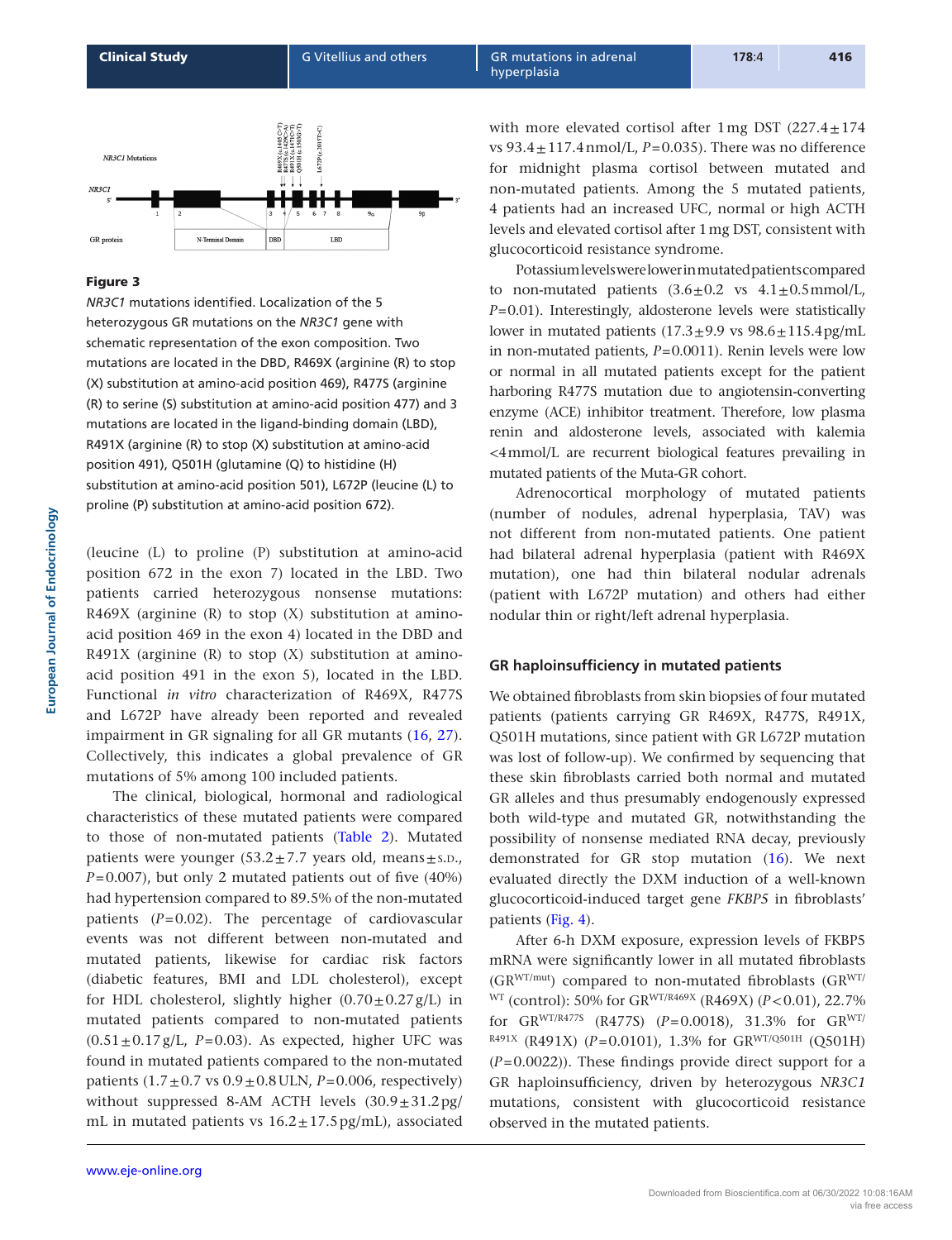| ì |
|---|
|   |
|   |
|   |
|   |
|   |
|   |
|   |
|   |
|   |
| Ì |
|   |
|   |
|   |
|   |
|   |
|   |
|   |
|   |
|   |
|   |
|   |
|   |
|   |
|   |
|   |
|   |
|   |
|   |
|   |
|   |
|   |
|   |
|   |
|   |
|   |
|   |
|   |
|   |
| ۱ |
|   |
|   |
|   |
|   |
|   |
|   |
|   |

Table 2 Clinical, biochemical, hormonal and radiologic characteristics of the non-mutated vs mutated patients. Table 2 Clinical, biochemical, hormonal and radiologic characteristics of the non-mutated vs mutated patients.

<span id="page-6-0"></span>

| <b>Mutated patients</b><br>40% (2)/60% (3)<br>$227.4 \pm 174.0$<br>$47.2 \pm 92.6$<br>$30.9 + 31.2$<br>$1.7 \pm 0.65$<br>$0.70 \pm 0.27$<br>$1.97 \pm 0.61$<br>$21.7 \pm 10.1$<br>$614 \pm 213$<br>$\pm 0.6$<br>$5.6 \pm 0.5$<br>$30.7 + 9.5$<br>$3.6 \pm 0.2$<br>$5.4 \pm 0.7$<br>9.9<br>$\frac{3}{3}$<br>$12.9 \pm 6.9$<br>$53.2 \pm 7.7$<br>$165 \pm 73$<br>20%<br>20%<br>40%<br>$8.8 + 3$<br>$\pm$<br>17.3<br>$n$ (data)<br><b>555555</b><br><b>565656</b><br><u>n</u> m n<br>4<br>LO<br>49.4% (46)/51.6% (49)<br>Non-mutated patients<br>$98.6 \pm 115.4$<br>$93.4 \pm 117.4$<br>$33.0 + 82.2$<br>$24.0 \pm 10.6$<br>$16.2 \pm 17.5$<br>51.0% (47)<br>89.5% (85)<br>$1.85 \pm 0.44$<br>$0.51 \pm 0.17$<br>$440 + 216$<br>$160 \pm 150$<br>$29.8 + 6.0$<br>22% (21)<br>$\pm 0.4$<br>35% (33)<br>$4.1 \pm 0.5$<br>$6.2 \pm 2.2$<br>$6.5 \pm 1.2$<br>$0.9 + 0.8$<br>$13.6 \pm 6.8$<br>$64.7 + 8.9$<br>$10.5 \pm 5.8$<br>É<br>$n$ (data)<br>95<br>95<br>555<br>93<br>$\overline{0}$<br>77<br>65<br>84<br>82<br>88<br>89<br>59<br>86<br>60<br>67<br>$\overline{70}$<br>$\overline{9}$<br>$89$<br>89<br>92<br>$\overline{\infty}$<br>Cortisol >50 nmol/L after 1 mg DST (nmol/L)<br>Fasting glycaemia (mmol/L)<br>Right adrenal volume (cm <sup>3</sup> )<br>Total adrenal volume (cm <sup>3</sup> )<br>Midnight cortisol (nmol/L)<br>Right adrenal hyperplasia<br>Left adrenal volume (cm <sup>3</sup> )<br>8-AM cortisol (nmol/L)<br>Total cholesterol (g/L)<br>HDL cholesterol (g/L)<br>Aldosterone (pg/mL)<br>LDL cholesterol (g/L)<br>8-AM ACTH (pg/mL)<br>Kalemia (mmol/L)<br>Cardiac disease<br>Renin (pg/mL)<br>Hypertension<br>Hormonology<br>BMI (kg/m <sup>2</sup> )<br>Age (years)<br>HbAIC (%)<br><b>DEC (DTV)</b><br><b>Diabetes</b><br>Sex M/W<br>Radiology<br>Biology<br>Clinical | 0.66<br>NS<br>0.007<br>0.02<br>0.83<br>0.17<br>0.07<br>SN<br>٩ | R4775<br>$\frac{1}{2}$<br><b>R469X</b><br>$\frac{1}{2}$ $\frac{1}{2}$ | <b>R491X</b>                      | <b>Q501H</b>   | L672P             |
|--------------------------------------------------------------------------------------------------------------------------------------------------------------------------------------------------------------------------------------------------------------------------------------------------------------------------------------------------------------------------------------------------------------------------------------------------------------------------------------------------------------------------------------------------------------------------------------------------------------------------------------------------------------------------------------------------------------------------------------------------------------------------------------------------------------------------------------------------------------------------------------------------------------------------------------------------------------------------------------------------------------------------------------------------------------------------------------------------------------------------------------------------------------------------------------------------------------------------------------------------------------------------------------------------------------------------------------------------------------------------------------------------------------------------------------------------------------------------------------------------------------------------------------------------------------------------------------------------------------------------------------------------------------------------------------------------------------------------------------------------------------------------------------------------|----------------------------------------------------------------|-----------------------------------------------------------------------|-----------------------------------|----------------|-------------------|
|                                                                                                                                                                                                                                                                                                                                                                                                                                                                                                                                                                                                                                                                                                                                                                                                                                                                                                                                                                                                                                                                                                                                                                                                                                                                                                                                                                                                                                                                                                                                                                                                                                                                                                                                                                                                  |                                                                |                                                                       |                                   |                |                   |
|                                                                                                                                                                                                                                                                                                                                                                                                                                                                                                                                                                                                                                                                                                                                                                                                                                                                                                                                                                                                                                                                                                                                                                                                                                                                                                                                                                                                                                                                                                                                                                                                                                                                                                                                                                                                  |                                                                |                                                                       |                                   |                |                   |
|                                                                                                                                                                                                                                                                                                                                                                                                                                                                                                                                                                                                                                                                                                                                                                                                                                                                                                                                                                                                                                                                                                                                                                                                                                                                                                                                                                                                                                                                                                                                                                                                                                                                                                                                                                                                  |                                                                |                                                                       |                                   |                | 46                |
|                                                                                                                                                                                                                                                                                                                                                                                                                                                                                                                                                                                                                                                                                                                                                                                                                                                                                                                                                                                                                                                                                                                                                                                                                                                                                                                                                                                                                                                                                                                                                                                                                                                                                                                                                                                                  |                                                                |                                                                       | $\sharp$ $\geq$                   | $\frac{6}{6}$  | $\geq$            |
|                                                                                                                                                                                                                                                                                                                                                                                                                                                                                                                                                                                                                                                                                                                                                                                                                                                                                                                                                                                                                                                                                                                                                                                                                                                                                                                                                                                                                                                                                                                                                                                                                                                                                                                                                                                                  |                                                                |                                                                       |                                   |                |                   |
|                                                                                                                                                                                                                                                                                                                                                                                                                                                                                                                                                                                                                                                                                                                                                                                                                                                                                                                                                                                                                                                                                                                                                                                                                                                                                                                                                                                                                                                                                                                                                                                                                                                                                                                                                                                                  |                                                                |                                                                       |                                   |                |                   |
|                                                                                                                                                                                                                                                                                                                                                                                                                                                                                                                                                                                                                                                                                                                                                                                                                                                                                                                                                                                                                                                                                                                                                                                                                                                                                                                                                                                                                                                                                                                                                                                                                                                                                                                                                                                                  |                                                                | 5.583<br>5888                                                         | 2227                              | 2227           | 2228              |
|                                                                                                                                                                                                                                                                                                                                                                                                                                                                                                                                                                                                                                                                                                                                                                                                                                                                                                                                                                                                                                                                                                                                                                                                                                                                                                                                                                                                                                                                                                                                                                                                                                                                                                                                                                                                  |                                                                |                                                                       |                                   |                |                   |
|                                                                                                                                                                                                                                                                                                                                                                                                                                                                                                                                                                                                                                                                                                                                                                                                                                                                                                                                                                                                                                                                                                                                                                                                                                                                                                                                                                                                                                                                                                                                                                                                                                                                                                                                                                                                  |                                                                |                                                                       |                                   |                |                   |
|                                                                                                                                                                                                                                                                                                                                                                                                                                                                                                                                                                                                                                                                                                                                                                                                                                                                                                                                                                                                                                                                                                                                                                                                                                                                                                                                                                                                                                                                                                                                                                                                                                                                                                                                                                                                  |                                                                |                                                                       |                                   |                |                   |
|                                                                                                                                                                                                                                                                                                                                                                                                                                                                                                                                                                                                                                                                                                                                                                                                                                                                                                                                                                                                                                                                                                                                                                                                                                                                                                                                                                                                                                                                                                                                                                                                                                                                                                                                                                                                  |                                                                | $\frac{5}{3}$ .8                                                      | 3.56                              | 3. 5<br>6. 5   | 3.6<br>5          |
|                                                                                                                                                                                                                                                                                                                                                                                                                                                                                                                                                                                                                                                                                                                                                                                                                                                                                                                                                                                                                                                                                                                                                                                                                                                                                                                                                                                                                                                                                                                                                                                                                                                                                                                                                                                                  |                                                                | 5.9<br>LN                                                             | 5.9                               |                |                   |
|                                                                                                                                                                                                                                                                                                                                                                                                                                                                                                                                                                                                                                                                                                                                                                                                                                                                                                                                                                                                                                                                                                                                                                                                                                                                                                                                                                                                                                                                                                                                                                                                                                                                                                                                                                                                  |                                                                |                                                                       | 2.25                              | 2.2            |                   |
|                                                                                                                                                                                                                                                                                                                                                                                                                                                                                                                                                                                                                                                                                                                                                                                                                                                                                                                                                                                                                                                                                                                                                                                                                                                                                                                                                                                                                                                                                                                                                                                                                                                                                                                                                                                                  | $0.5$<br>$0.03$<br>$0.92$                                      | $rac{6}{0}$<br>$7.60$<br>$-0.50$                                      | $0.52$<br>1.62                    |                | 7.76              |
|                                                                                                                                                                                                                                                                                                                                                                                                                                                                                                                                                                                                                                                                                                                                                                                                                                                                                                                                                                                                                                                                                                                                                                                                                                                                                                                                                                                                                                                                                                                                                                                                                                                                                                                                                                                                  |                                                                |                                                                       |                                   |                |                   |
|                                                                                                                                                                                                                                                                                                                                                                                                                                                                                                                                                                                                                                                                                                                                                                                                                                                                                                                                                                                                                                                                                                                                                                                                                                                                                                                                                                                                                                                                                                                                                                                                                                                                                                                                                                                                  |                                                                |                                                                       |                                   |                |                   |
|                                                                                                                                                                                                                                                                                                                                                                                                                                                                                                                                                                                                                                                                                                                                                                                                                                                                                                                                                                                                                                                                                                                                                                                                                                                                                                                                                                                                                                                                                                                                                                                                                                                                                                                                                                                                  |                                                                | 1.74                                                                  |                                   |                |                   |
|                                                                                                                                                                                                                                                                                                                                                                                                                                                                                                                                                                                                                                                                                                                                                                                                                                                                                                                                                                                                                                                                                                                                                                                                                                                                                                                                                                                                                                                                                                                                                                                                                                                                                                                                                                                                  |                                                                | 587                                                                   |                                   |                |                   |
|                                                                                                                                                                                                                                                                                                                                                                                                                                                                                                                                                                                                                                                                                                                                                                                                                                                                                                                                                                                                                                                                                                                                                                                                                                                                                                                                                                                                                                                                                                                                                                                                                                                                                                                                                                                                  | $0.006$<br>$0.750$<br>$0.050$                                  | $1.66$<br>896<br>78<br>26<br>119                                      | $\frac{25}{24}$ 85                | 3.808877       | 2.5<br>2.5<br>2.8 |
|                                                                                                                                                                                                                                                                                                                                                                                                                                                                                                                                                                                                                                                                                                                                                                                                                                                                                                                                                                                                                                                                                                                                                                                                                                                                                                                                                                                                                                                                                                                                                                                                                                                                                                                                                                                                  |                                                                |                                                                       |                                   |                |                   |
|                                                                                                                                                                                                                                                                                                                                                                                                                                                                                                                                                                                                                                                                                                                                                                                                                                                                                                                                                                                                                                                                                                                                                                                                                                                                                                                                                                                                                                                                                                                                                                                                                                                                                                                                                                                                  | 0.035                                                          | 164<br>212.7<br>16.6<br>$11.5$<br>$21.5$<br>$21.5$                    | $rac{3}{2}$ $\sim$ $\frac{20}{2}$ |                | $24$ $50$ $2 -$   |
|                                                                                                                                                                                                                                                                                                                                                                                                                                                                                                                                                                                                                                                                                                                                                                                                                                                                                                                                                                                                                                                                                                                                                                                                                                                                                                                                                                                                                                                                                                                                                                                                                                                                                                                                                                                                  | 0.65                                                           |                                                                       |                                   |                |                   |
|                                                                                                                                                                                                                                                                                                                                                                                                                                                                                                                                                                                                                                                                                                                                                                                                                                                                                                                                                                                                                                                                                                                                                                                                                                                                                                                                                                                                                                                                                                                                                                                                                                                                                                                                                                                                  | 0.0011                                                         |                                                                       |                                   |                |                   |
|                                                                                                                                                                                                                                                                                                                                                                                                                                                                                                                                                                                                                                                                                                                                                                                                                                                                                                                                                                                                                                                                                                                                                                                                                                                                                                                                                                                                                                                                                                                                                                                                                                                                                                                                                                                                  |                                                                |                                                                       |                                   |                |                   |
|                                                                                                                                                                                                                                                                                                                                                                                                                                                                                                                                                                                                                                                                                                                                                                                                                                                                                                                                                                                                                                                                                                                                                                                                                                                                                                                                                                                                                                                                                                                                                                                                                                                                                                                                                                                                  | 0.57                                                           |                                                                       | 7.1                               | 5.7            |                   |
|                                                                                                                                                                                                                                                                                                                                                                                                                                                                                                                                                                                                                                                                                                                                                                                                                                                                                                                                                                                                                                                                                                                                                                                                                                                                                                                                                                                                                                                                                                                                                                                                                                                                                                                                                                                                  | 0.9                                                            |                                                                       |                                   |                |                   |
|                                                                                                                                                                                                                                                                                                                                                                                                                                                                                                                                                                                                                                                                                                                                                                                                                                                                                                                                                                                                                                                                                                                                                                                                                                                                                                                                                                                                                                                                                                                                                                                                                                                                                                                                                                                                  | 0.63<br>0.36                                                   | e 의 등 등 이 등 이 등 이 등 이 등 이 등 이 등 이 등 이 있<br>이 이 등 이 있                  | <b>SUS SERVES</b>                 | $\overline{1}$ |                   |
|                                                                                                                                                                                                                                                                                                                                                                                                                                                                                                                                                                                                                                                                                                                                                                                                                                                                                                                                                                                                                                                                                                                                                                                                                                                                                                                                                                                                                                                                                                                                                                                                                                                                                                                                                                                                  | 20% (1)                                                        |                                                                       |                                   | 9 Xb S         |                   |
| 80% (4)<br>76.5% (71)<br>93<br>Left adrenal hyperplasia                                                                                                                                                                                                                                                                                                                                                                                                                                                                                                                                                                                                                                                                                                                                                                                                                                                                                                                                                                                                                                                                                                                                                                                                                                                                                                                                                                                                                                                                                                                                                                                                                                                                                                                                          | $^{15}_{0.63}$                                                 |                                                                       |                                   |                |                   |
| 60% (4)<br>71.6% (68)<br>95<br>Right nodule >10 mm                                                                                                                                                                                                                                                                                                                                                                                                                                                                                                                                                                                                                                                                                                                                                                                                                                                                                                                                                                                                                                                                                                                                                                                                                                                                                                                                                                                                                                                                                                                                                                                                                                                                                                                                               |                                                                |                                                                       |                                   |                |                   |
| $\widehat{a}$<br>80%<br>81.0% (77)<br>95<br>Left nodule >10 mm                                                                                                                                                                                                                                                                                                                                                                                                                                                                                                                                                                                                                                                                                                                                                                                                                                                                                                                                                                                                                                                                                                                                                                                                                                                                                                                                                                                                                                                                                                                                                                                                                                                                                                                                   | $\frac{5}{2}$                                                  | $\frac{0}{2}$                                                         |                                   | ΧĘ             |                   |

www.eje-online.org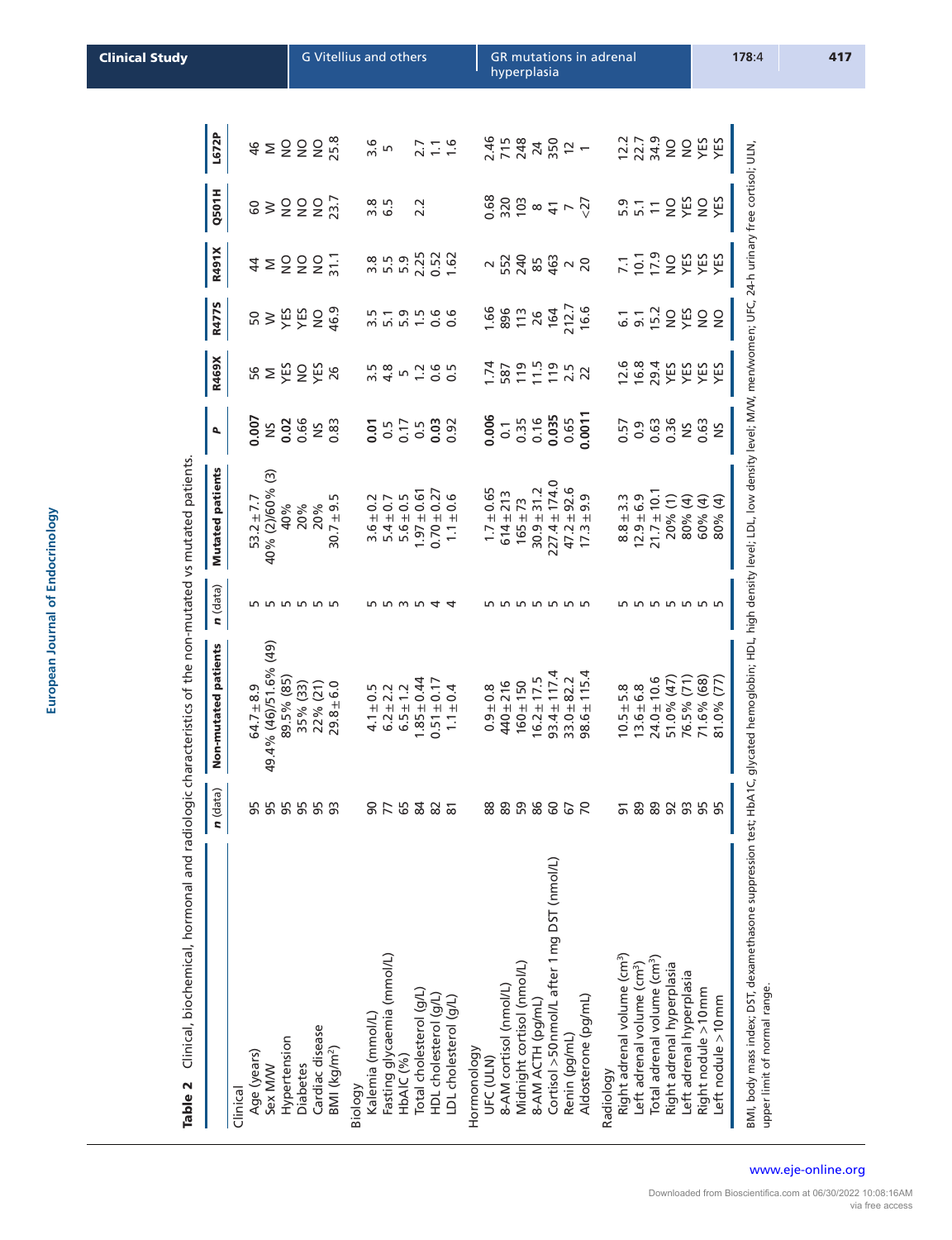<span id="page-7-0"></span>**Clinical Study Carry Contract Act Act Act GR Mutations in adrenal 178:4 418** hyperplasia



## Figure 4

GR haploinsufficiency in mutated patients' fibroblasts. *Ex vivo* characterization of GR mutations in patients' fibroblasts. Patient with L672P mutation was lost of follow-up. *FKBP5* is a GR target gene. After 6-h exposure of vehicle or 10<sup>-7</sup>M DXM, *FKBP5* mRNA expression was measured by RT-qPCR in fibroblasts and normalized with rRNA 18S. The DXM induction of *FKBP5* mRNA in patient's fibroblasts with wild-type GR (Control) was arbitrarily set at 100%. Results are mean $\pm$ s.E.M. of two independent determinations performed in duplicate. \**P*<0.05, \*\**P*<0.01, \*\*\**P*<0.005 was statistically significant with non-parametric Mann–Whitney *U* tests.

## **GR polymorphisms**

We also evaluated some common GR polymorphisms frequently described in the general population, notably ER22/23EK (rs6189 and rs6190, with minor allele frequency of 1.8% and 1.8%, respectively), rs10482622 (0.8% in the general population), N363S (rs6195, 2.1%), all located in the exon 2 and *BclI* (rs41423247, 25.5%), located in the intron 2, rs6188 located in the intron 4 and pN766N (rs6196) located in the 9α exon  $(26.4\%$  and 13.0%, respectively) (Fig. 5). Minor allelic frequencies of rs6189 and rs6190 (ER22/23EK), rs10482622, N363S, rs6188 and pN766N were calculated at 1.98, 1.98, 0.50, 0.50, 22.8 and 14.8, respectively, in the patients included in Muta-GR study [\(Table 3](#page-8-0)), without any difference with the general population as estimated by the exome aggregation consortium (ExaC: [https://](https://www.exac.broadinstitute.org/) [www.exac.broadinstitute.org/](https://www.exac.broadinstitute.org/) and 1000 genomes: [http://](http://www.internationalgenome.org/) [www.internationalgenome.org/](http://www.internationalgenome.org/)). Only *BclI* polymorphism (rs41423247) was over-represented in this cohort (38.7% vs 25.5% in the general population, *P*=0.0045). Only one mutated patient had a heterozygous polymorphism rs6188.

# **Selected criteria to search for** *NR3C1* **mutations in eligible patients**

In order to select patients with bilateral adrenal hyperplasia suitable for GR molecular investigation,



#### Figure 5

GR polymorphisms of 100 included patients. Localization of GR polymorphisms: ER22/23EK (rs6189, rs6190), rs10482622, N363S (rs6195) located in the exon 2, *BclI* (rs41423247) located in the intron 2, rs6188 located in the intron 4, N766N (rs6196) located in the exon 9α.

we searched for the common clinical and/or biological features of mutated patients. Clinically, as expected, none of them had any Cushing's syndrome signs. Four out of 5 mutated patients had only mild glucocorticoid resistance syndrome. However, all mutated patients presented with kalemia <4.0mmol/L contrasting with plasma aldosterone levels below the lower limit of normal values. Finally, as depicted in [Fig. 6,](#page-8-0) among 100 included patients in the Muta-GR study, the initial prevalence of GR mutations evaluated at 5% (5/100 patients), increased up to 16% (5/32 patients) in those with bilateral adrenal hyperplasia AND low or normal aldosterone levels AND kalemia <4mmol/L. Of importance, the prevalence of GR mutations increased up to 44% (4/9 patients) if one takes into account the four following criteria: Bilateral adrenal hyperplasia and glucocorticoid resistance syndrome (elevated UFC or elevated 8.00 AM cortisol after 1mg DST) and low aldosterone levels and kalemia <4mmol/L.

# **Discussion**

We identify 5 heterozygous GR mutations in patients presenting with bilateral adrenal hyperplasia associated with biological hypercortisolism or hypertension without Cushing's syndrome signs among 100 included patients in the Muta-GR study. Therefore, the prevalence of *NR3C1* mutations in the Muta-GR patients is 5%. Up to date, only 26 GR loss-of-function mutations (including ours) have been reported in the literature, which leads us to believe that the prevalence of *NR3C1* mutations is largely underestimated.

Historically, the first GR mutation was described in a patient with severe hypertension and hypokalemia associated with a glucocorticoid resistance syndrome characterized by high UFC and high 8-AM ACTH level, consistent with the lack of negative feedback of cortisol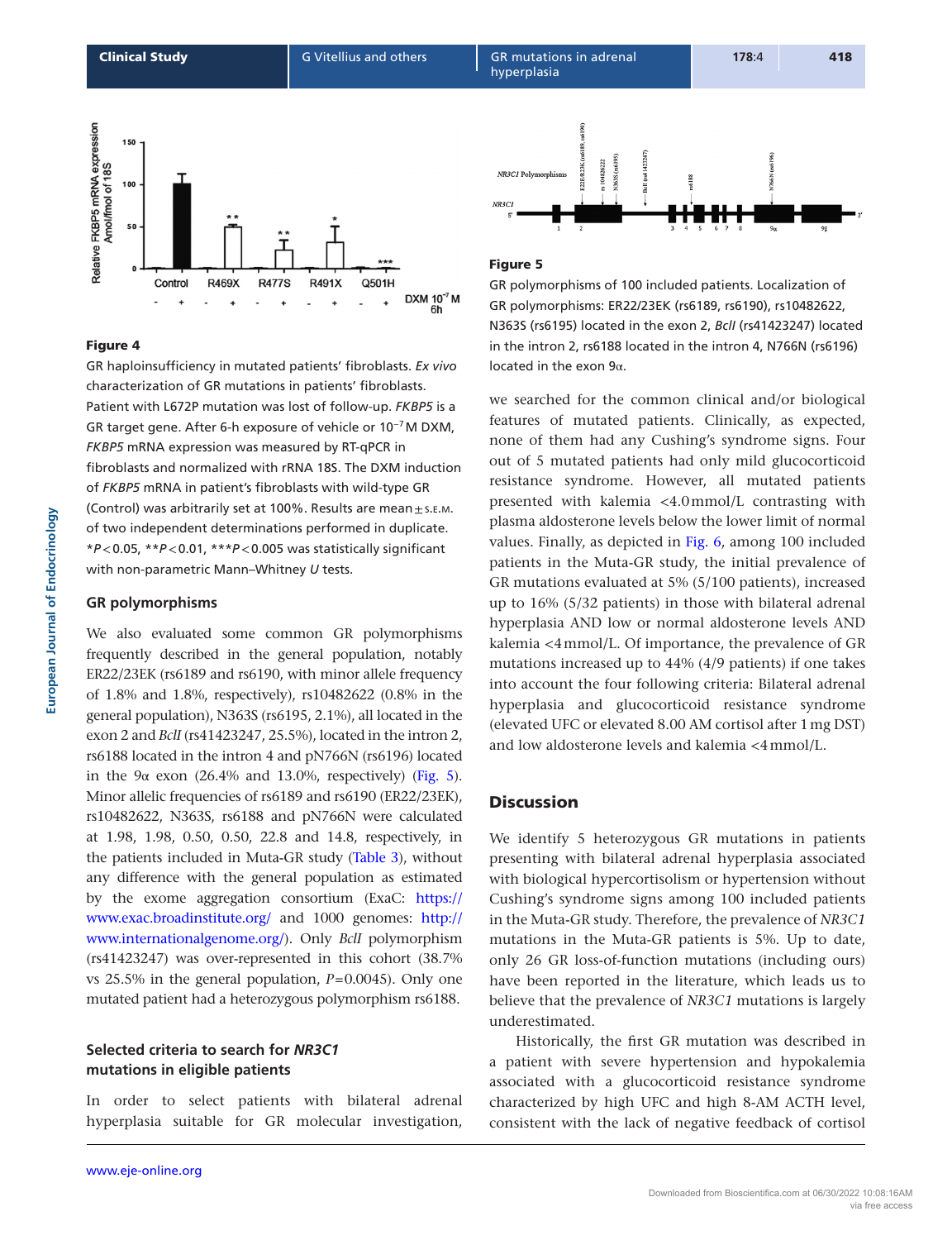<span id="page-8-0"></span>

| <b>G</b> Vitellius and others<br><b>Clinical Study</b><br>hyperplasia | <b>GR</b> mutations in adrenal<br>178:4 | 419 |
|-----------------------------------------------------------------------|-----------------------------------------|-----|
|-----------------------------------------------------------------------|-----------------------------------------|-----|

#### Table 3 GR polymorphisms.

| <b>SNP polymorphism</b> | <b>Nucleotides</b>  | <b>Protein</b> | $n$ (data) | <b>ExaC or 1000 genomes</b> | P      |
|-------------------------|---------------------|----------------|------------|-----------------------------|--------|
| rs6189                  | c.66G > A           | <b>E22E</b>    |            |                             |        |
| GG                      |                     |                | 95         |                             |        |
| GA                      |                     |                | 5          |                             |        |
| Carrier of allele A     |                     |                | 1.98%      | 1.8% (2216/126280)          | 0.64   |
| rs6190                  | c.68G > A           | <b>R23K</b>    |            |                             |        |
| GG                      |                     |                | 96         |                             |        |
| GA                      |                     |                | 4          |                             |        |
| Carrier of allele A     |                     |                | 1.98%      | 1.8% (2216/126280)          | 0.62   |
| rs10482622              | c.879G > A          | <b>K293K</b>   |            |                             |        |
| GG                      |                     |                | 99         |                             |        |
| GA                      |                     |                | 1          |                             |        |
| Carrier of allele A     |                     |                | 0.50%      | 0.8% (941/121252)           | 0.96   |
| N363S (rs6195)          | c.1088A > G         | N363S          |            |                             |        |
| AA                      |                     |                | 99         |                             |        |
| AG                      |                     |                | 1          |                             |        |
| Carrier of allele G     |                     |                | 0.50%      | 2.1% (2163/121268)          | 0.2    |
| Bcll (rs41423247)       | $c.1184 + 646C > G$ |                |            |                             |        |
| CC                      |                     |                | 35         |                             |        |
| CG                      |                     |                | 44         |                             |        |
| GG                      |                     |                | 14         |                             |        |
| Carrier of allele G     |                     |                | 38.70%     | 25.5% (1275/5008)           | 0.0045 |
| rs6188                  | $c.1469 - 16G > T$  |                |            |                             |        |
| GG                      |                     |                | 61         |                             |        |
| GT                      |                     |                | 36         |                             |        |
| <b>TT</b>               |                     |                | 3          |                             |        |
| Carrier of allele T     |                     |                | 22.80%     | 26.4% (31472/119366)        | 0.16   |
| rs6196                  | c.2298A > G         | pN766N         |            |                             |        |
| AA                      |                     |                | 73         |                             |        |
| AG                      |                     |                | 24         |                             |        |
| GG                      |                     |                | 3          |                             |        |
| Carrier of allele G     |                     |                | 14.80%     | 13% (15723/121026)          | 0.56   |

ER22/23EK polymorphism corresponds to two linked polymorphisms in codons 22 and 23 GGA.GAG to GAA.AAG leading to one amino acid change ER to EK (4). The rs10482622 is a T→C: 12 patients were heterozygous (TC) and 3 patients homozygous (CC) for this polymorphism. N363S is the result of a A→G change. One patient carries this polymorphism. *BclI* polymorphism (rs41423247) is a C to G change. 38.7% of Muta-GR patients carry this polymorphism. The rs6188 polymorphism is the result of the changing of G→T. Thirty-six patients were heterozygous (GT) and 3 patients homozygous (TT). pN766N (rs6196) is the result of an A→G substitution: 24 patients were heterozygous (AG) and 3 were homozygous (GG).

on HPA axis [\(33,](#page-12-7) [34](#page-12-8)). Likewise, patients carrying the thirteen GR loss-of-function mutations, subsequently described up to 2010 [\(6](#page-11-5), [7,](#page-11-6) [8](#page-11-7), [10,](#page-11-9) [12](#page-11-11), [13,](#page-11-12) [15](#page-11-14)), exhibited an overt glucocorticoid resistance phenotype. Obviously, our present study underscores the large variety of clinical, biological and radiological signs that could be associated with GR mutations. One patient (Q501H mutation carrier) had only an elevated midnight plasma cortisol



#### Figure 6

High prevalence of *NR3C1* mutations in selected patients. Among 100 included patients, 32 patients had normal or low aldosterone levels associated with kalemia <4mmol/L resulting in a prevalence of GR mutations increased to 16%. Nine patients also had glucocorticoid resistance syndrome, leading to the prevalence of GR mutations increased up to 44% in such patients.

#### www.eje-online.org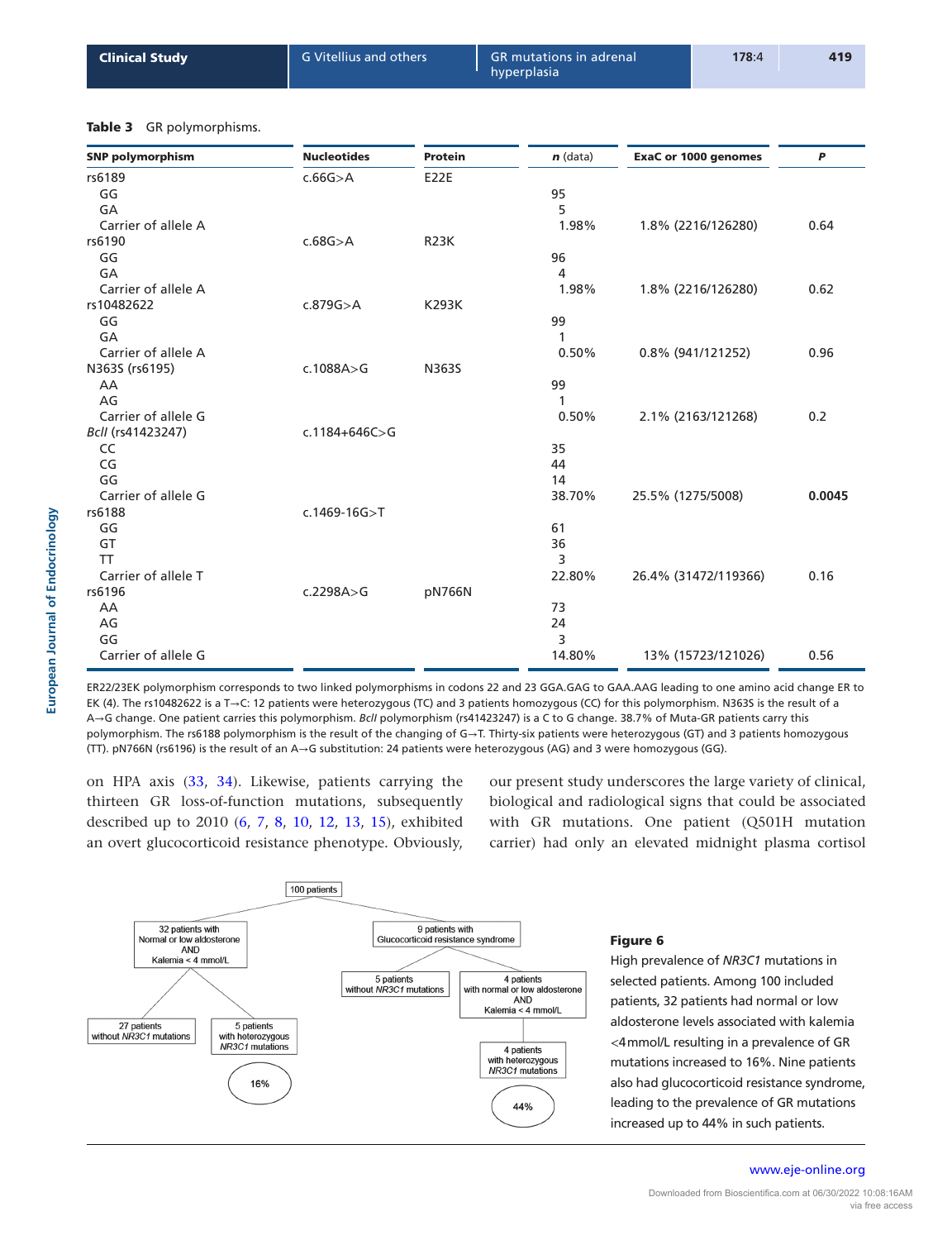level but with preservation of the negative feedback loop on HPA axis. Although increased ACTH levels have been regularly reported in some cases as a direct consequence of glucocorticoid resistance, this does not seem to be the case for 4 out of 5 patients of our study since only one patient had high 8-AM ACTH level (R491X mutation carrier). However, the ACTH level values, not evaluated within the very same center, should be interpreted with an extreme caution given the unstable nature of this hormonal analyte ([35\)](#page-12-9) and the absence of reliable and standardized measurements [\(36](#page-12-10)). Altogether, our data indicate that the generalized glucocorticoid resistance syndrome seems to be relatively mild in patients harboring GR loss-of-function mutations, compared to the first cases described to date. The main differential diagnosis of mild glucocorticoid resistance could be the pseudo-Cushing syndrome, whose diagnostic relies on moderately elevated UFC (below twice the ULN) and partial failure of 1mg DST in obese, poorly controlled diabetic, depressed or alcoholic patients [\(37](#page-12-11)). Four out of five mutated patients, reported in the present study, presented with these clinical and biochemical features suggesting that *NR3C1* sequencing should be performed in some atypical pseudo-Cushing patients to comfort glucocorticoid resistance.

Furthermore, all mutated patients in the Muta-GR study showed alteration in the mineralocorticoid pathway. Indeed, low aldosterone levels with normal or low renin levels with or without hypertension sharply contrast with low plasma potassium levels. The first glucocorticoid-resistant patient described in 1976 had hypertension with hypokalemia, which was interpreted as a direct consequence of increased plasma deoxycorticosterone (DOC) and corticosterone concentrations due to overstimulation of adrenal glands by ACTH hypersecretion ([33](#page-12-7), [34\)](#page-12-8). Interestingly, DOC levels were in the normal range in the 3 patients in whom these were measured (R469X  $(16)$  $(16)$  $(16)$ , R477S  $(27)$  $(27)$  $(27)$  and R491X) carrier patients. Low urinary tetrahydrocortisone (THE)/ tetrahydrocortisol (THF) ratio were found in all affected GR 469X carriers, suggesting an impairment of renal 11-β hydroxysteroid dehydrogenase type 2 (11-βHSD2) activity [\(16\)](#page-11-15). Indeed, 11-βHSD2 enzyme metabolizes cortisol into cortisone, thus preventing cortisol to bind and activate the renal mineralocorticoid receptor (MR), responsible for sodium retention, volume expansion and HBP. Few cases of 11-βHSD2 deficiency have been described in a context of ectopic ACTH syndrome ([38\)](#page-12-12) and *HSD11B2* gene mutations [\(39](#page-12-13)). Moreover, *HSD11B2* gene seems to be a glucocorticoid-inducible target gene since human placental 11-βHSD2 mRNA expression increased after DXM stimulation that was inhibited by GR antagonist RU486 [\(40\)](#page-12-14), suggesting the involvement of GR in the regulation of 11-βHSD2 activity. Taken together, we propose that altered GR signaling may be responsible for a decreased 11-βHSD2 activity, leading to inefficient glucocorticoid breakdown. As a result, elevated cortisol concentrations in mutated patients could induce illicit occupation and activation of the unprotected MR which, in turn, could lead to hypokalemia despite low plasma aldosterone levels, in the context of apparent mineralocorticoid excess or pseudohypermineralocorticism.

Herein, we demonstrate GR haploinsufficiency in mutated patients and propose that it could be a potential cause of bilateral adrenal hyperplasia. Indeed, several authors already demonstrated the expression of GR in the normal adrenal gland [\(41\)](#page-12-15) and its involvement in different pathologies such as adrenocortical carcinomas ([42\)](#page-12-16) or nodules of primary pigmented nodular adrenocortical disease tissues ([43](#page-12-17)).

One recurrent pathophysiological mechanism evoked for bilateral adrenal hyperplasia in the context of GR lossof-function mutations was the ACTH overstimulation of the adrenal glands. This was comforted by various human and mouse studies. A single case of bilateral adrenal hyperplasia was reported in a 7-year-old boy with high ACTH level associated with heterozygous GR mutation [\(13\)](#page-11-12). Invalidation of the *Nr3c1* gene in mice was accompanied by an enlarged size of adrenal glands and disorganized adrenocortical cells [\(44\)](#page-12-18). As expected, although most of GR<sup>−</sup>/<sup>−</sup> mice died 1–2h postnatally, they presented with high corticosterone and ACTH levels consistent with altered HPA regulation. However, heterozygous GR+/<sup>−</sup> mice also had larger adrenal glands [\(17\)](#page-11-16) but normal ACTH levels, precluding an exclusive role of high circulating ACTH levels in the pathogenesis of adrenal hyperplasia. In our study, the majority of mutated patients had normal ACTH levels with no hirsutism in women and no elevated plasma DOC levels, ruling out a simple ACTH overstimulation of the adrenal glands. Along this line, a positive ultrashort regulatory loop exerted by glucocorticoids via GR on steroidogenesis was reported in human adrenocortical H295R cells, independently of ACTH signaling [\(45](#page-12-19)). Collectively, the mechanisms by which GR haploinsufficiency may lead to bilateral adrenal hyperplasia remain to be elucidated but clearly cannot be simply restricted to a chronic ACTH overstimulation, even though we have not explored the potential role of intraadrenal endogenous ACTH release, recently reported [\(46](#page-12-20)).

The second objective of the Muta-GR study was to evaluate *NR3C1* polymorphism frequencies associated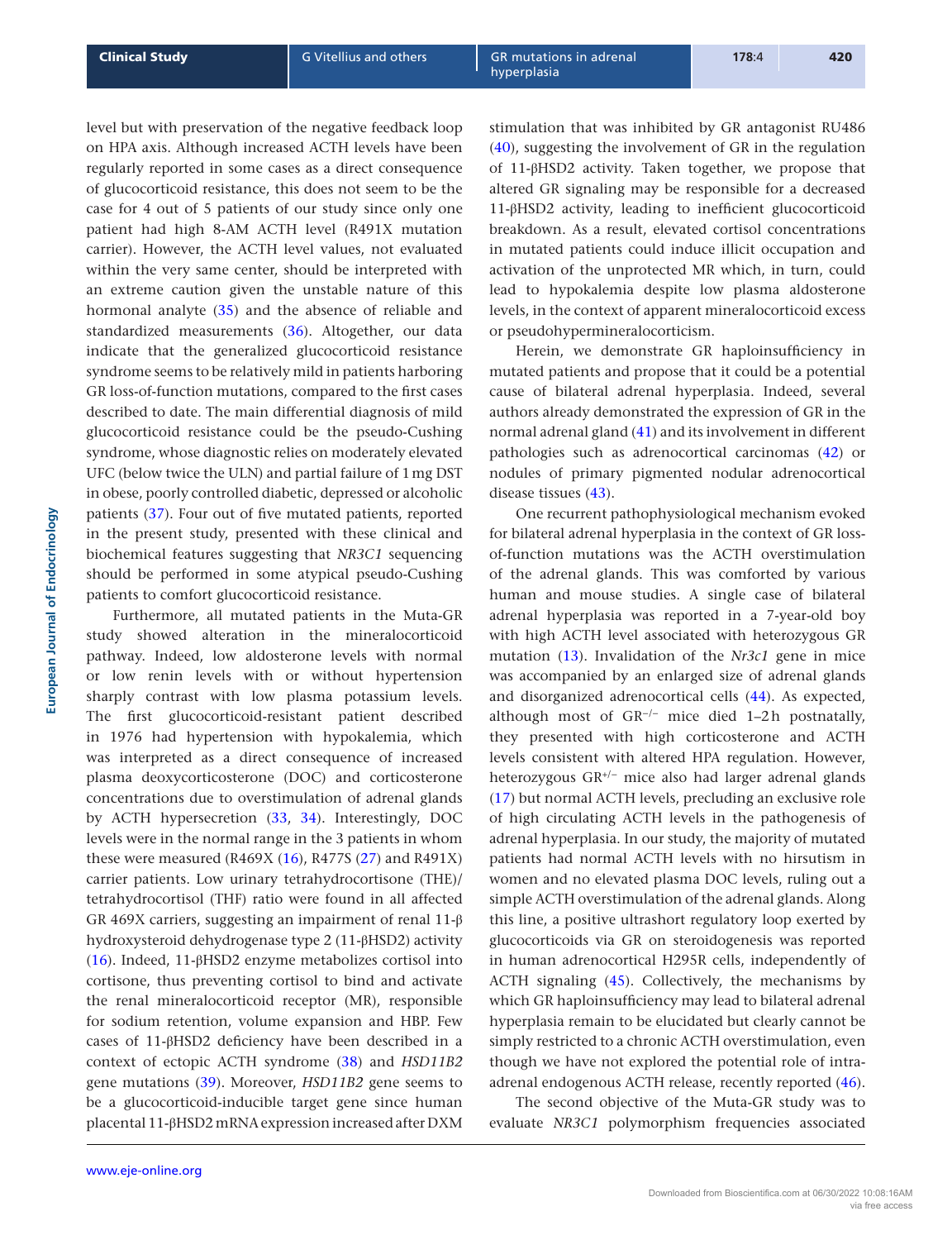with adrenal hyperplasia compared to the general population. *BclI* polymorphism (rs41423247) was overrepresented in the Muta-GR cohort compared to the general population, in contrast to Tzanela *et al.* [\(47\)](#page-12-21), who did not detect higher frequency of bilateral masses in *BclI* carriers among 95 patients with adrenal incidentalomas. Nevertheless, despite the number of Muta-GR patients, a direct relationship between bilateral adrenal incidentaloma and minor allelic frequencies of some common GR polymorphisms (rs6189, rs6190, rs10482622, rs6195, rs41423247, rs6188 and rs6196) has not been established. This contrasts with other studies that have suggested a role of these polymorphisms in unilateral adrenal incidentaloma [\(47,](#page-12-21) [48\)](#page-12-22). Altogether, except *BclI*, no association was found between the presence of such polymorphisms and bilateral adrenal hyperplasia in our series.

There are several limitations of this multicenter study. Indeed, MDCT examinations were performed in each independent center on different MDCT units and with various protocols of image acquisitions so that the axial section thickness was different among the centers and the measures of adrenal volume could have been slightly impacted by these differences ([29\)](#page-12-3). However, analysis of adrenal hyperplasia's appearance with manual measurements of adrenal limbs and bodies, as well as assessment of the presence of nodules and calculation of adrenal glands volume was centralized and performed by a single operator. Moreover, biochemical and hormonal analyses were performed in each center with inherent methodological differences and variations in normal ranges, impeding direct value comparison especially for some specific hormones as mentioned earlier. This led us to express some results such as UFC, normalized to the ULN.

Our study has direct clinical implications. Indeed, identification of *NR3C1* mutation in a patient presenting with adrenal hyperplasia and alteration of cortisol secretion excludes false diagnosis of preclinical Cushing's syndrome or pseudo-Cushing's syndrome. Molecular screening could be extended to the direct family members. This has also important consequences on the follow-up and management of such patients, in whom no further invasive test should be proposed, adrenocortical surgery should be excluded while appropriate pharmacological strategies (mineralocorticoid antagonists) could be envisioned. The pathophysiological significance and the precise clinical pathogenesis of *NR3C1* mutations remain to be clearly established. However, one has to take into account the presence of pseudohypermineralocorticism

associated with these genetic alterations, especially with respect to its potential impact on cardiovascular system.

In conclusion, we discovered 5 original heterozygous GR mutations in a population of 100 patients with bilateral adrenal hyperplasia associated with biological hypercortisolism and/or hypertension without Cushing's syndrome signs. Most of mutated patients harbored a mild generalized glucocorticoid resistance and a pseudohypermineralocorticism. We suggest that *NR3C1* genetic alterations should be systematically searched in selected patients notably those presenting with eligible criteria, as well as in pseudo-Cushing patients for the benefit of both the patients and their families.

#### **Declaration of interest**

The authors declare that there is no conflict of interest that could be perceived as prejudicing the impartiality of this study.

#### **Funding**

G V is the recipient of a doctoral fellowship from the Fondation pour la Recherche Médicale (FRM). This work was supported by the French Ministry of Health (Programme Hospitalier de Recherche Clinique National) (PHRC-2011-N11-01) and grants from Institut National de la Santé et de la Recherche Médicale (Inserm) and Paris Sud University.

#### **Author contribution statement**

B D and M L contributed to the study concept and design. Investigators referred the patients. G V performed the analysis. C H supervised C T examination. G V performed statistical analysis. J B analyzed G R mutations and polymorphisms. G V, S T, C H, B D and M L contributed to the drafting of the paper and shared the responsibility to submit the manuscript for publication. All authors analyzed the data, corrected and approved the final version of the manuscript.

#### **Acknowledgments**

List of investigaors in the MUTA-GR study: Dr F Amiot-Chapoutot (CH Troyes, France); Dr D Ancelle (CH St Lô, France); Dr F Bertoin (CHU Reims, France); Prof. T Brue (CHU Marseille, France); Prof. P Caron (CHU Toulouse, France); Prof. F Borson-Chazot (HCL, Lyon, France); Prof. S Christin-Maitre (CHU St Antoine, Paris, France); Prof. O Chabre (CHU Grenoble, France); Prof. R Dessailloud (CHU Amiens, France); Prof. B Estour (CHU Saint-Etienne, France); Dr H Grulet (CHU Reims, France); Dr F Illouz (CHU Angers, France); Prof. N Jeandidier (CHU Strasbourg, France); Prof. V Kerlan (CHU Brest, France); Prof. M Klein (CHU Nancy, France); Prof. A Penfornis (CHU Besançon, France); Dr P Pierre (CHU Tours, France); Prof. A Tabarin (CHU Bordeaux, Pessac, France); Prof. P Touraine (CHU Pitié-Salpetrière, Paris, France); Prof. M C Vantyghem (CHRU Lille, France); Prof. J Young (CHU Bicêtre, Le Kremlin Bicêtre, France).

The authors would like to thank Dr Coralie Barbe and Edith Kassa (CHU Reims) who helped us to manage the Muta-GR study. They thank Isabelle Boucly (CHU Bicêtre) for excellent technical assistance in GR mutation screening and Neila Belassaoui (CHU Bicêtre) for GR polymorphism determination. They also are indebted to Dr Alexandre Buffet (CHU Toulouse) for providing us with the skin biopsy of one patient and Dr Eric Pussard (CHU Bicêtre) for LCMSMS measurements of steroidomic profiling in one patient. G V is the recipient of a doctoral fellowship from the 'Fondation pour la Recherche Médicale' (FRM).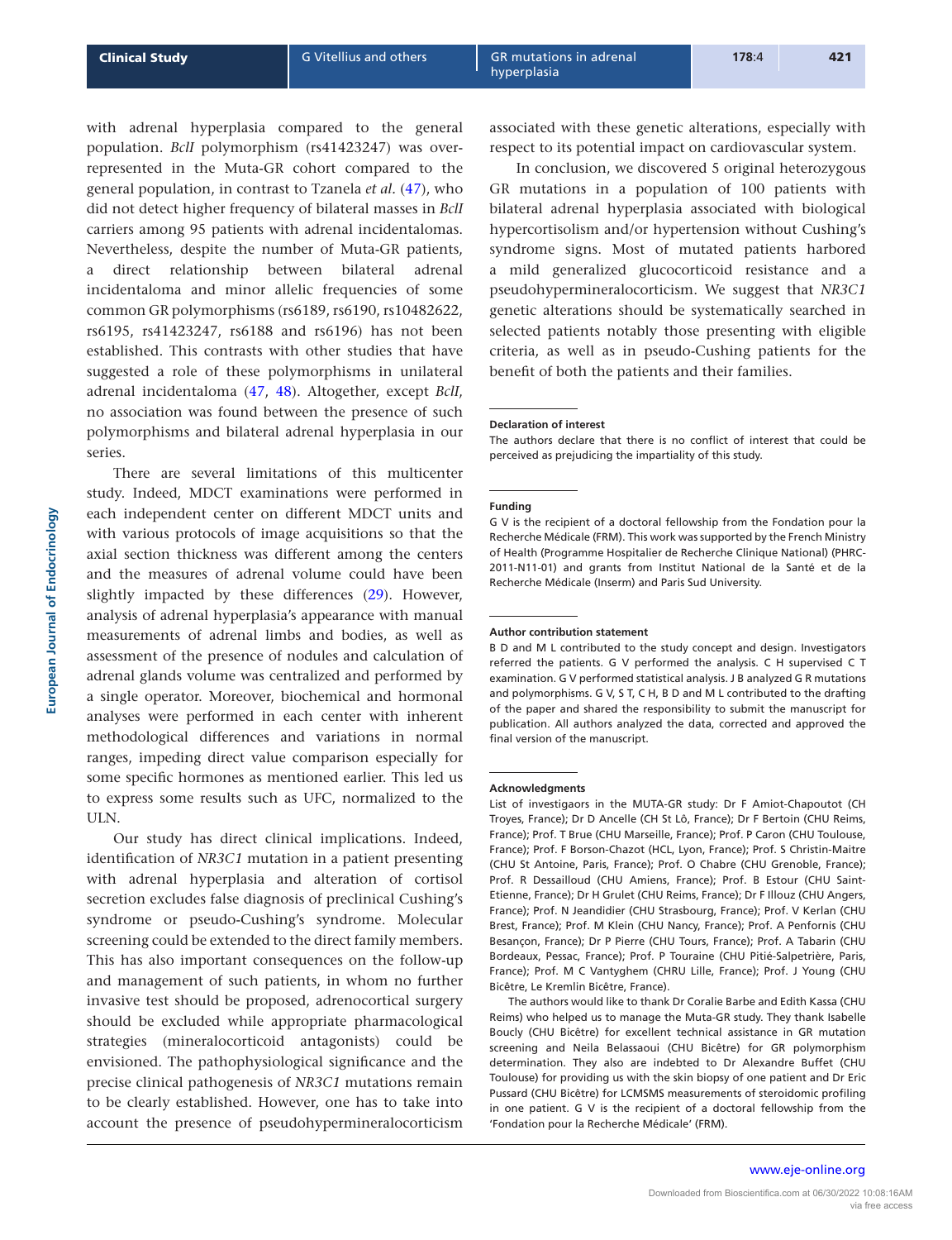# References

- <span id="page-11-0"></span>1 Gross KL & Cidlowski JA. Tissue-specific glucocorticoid action: a family affair. *Trends in Endocrinology and Metabolism* 2008 **19** 331–339. [\(https://doi.org/10.1016/j.tem.2008.07.009\)](https://doi.org/10.1016/j.tem.2008.07.009)
- <span id="page-11-1"></span>2 Bamberger CM, Bamberger AM, de Castro M & Chrousos GP. Glucocorticoid receptor beta, a potential endogenous inhibitor of glucocorticoid action in humans. *Journal of Clinical Investigation* 1995 **95** 2435–2441. [\(https://doi.org/10.1172/JCI117943\)](https://doi.org/10.1172/JCI117943)
- <span id="page-11-2"></span>3 Koper JW, van Rossum EFC & van den Akker ELT. Glucocorticoid receptor polymorphisms and haplotypes and their expression in health and disease. *Steroids* 2014 **92** 62–73. [\(https://doi.](https://doi.org/10.1016/j.steroids.2014.07.015) [org/10.1016/j.steroids.2014.07.015\)](https://doi.org/10.1016/j.steroids.2014.07.015)
- <span id="page-11-3"></span>4 Russcher H, Smit P, van den Akker ELT, van Rossum EFC, Brinkmann AO, de Jong FH, Lamberts SWJ & Koper JW. Two polymorphisms in the glucocorticoid receptor gene directly affect glucocorticoid-regulated gene expression. *Journal of Clinical Endocrinology and Metabolism* 2005 **90** 5804–5810. [\(https://doi.](https://doi.org/10.1210/jc.2005-0646) [org/10.1210/jc.2005-0646\)](https://doi.org/10.1210/jc.2005-0646)
- <span id="page-11-4"></span>5 Karl M, Lamberts SW, Koper JW, Katz DA, Huizenga NE, Kino T, Haddad BR, Hughes MR & Chrousos GP. Cushing's disease preceded by generalized glucocorticoid resistance: clinical consequences of a novel, dominant-negative glucocorticoid receptor mutation. *Proceedings of the Association of American Physicians* 1996 **108** 296–307.
- <span id="page-11-5"></span>6 Ruiz M, Lind U, Gåfvels M, Eggertsen G, Carlstedt-Duke J, Nilsson L, Holtmann M, Stierna P, Wikström AC & Werner S. Characterization of two novel mutations in the glucocorticoid receptor gene in patients with primary cortisol resistance. *Clinical Endocrinology* 2001 **55** 363–371. [\(https://doi.org/10.1046/j.1365-2265.2001.01323.x\)](https://doi.org/10.1046/j.1365-2265.2001.01323.x)
- <span id="page-11-6"></span>7 Karl M, Lamberts SW, Detera-Wadleigh SD, Encio IJ, Stratakis CA, Hurley DM, Accili D & Chrousos GP. Familial glucocorticoid resistance caused by a splice site deletion in the human glucocorticoid receptor gene. *Journal of Clinical Endocrinology and Metabolism* 1993 **76** 683–689. [\(https://doi.org/10.1210/](https://doi.org/10.1210/jcem.76.3.8445027) [jcem.76.3.8445027\)](https://doi.org/10.1210/jcem.76.3.8445027)
- <span id="page-11-7"></span>8 Mendonca BB, Leite MV, de Castro M, Kino T, Elias LLK, Bachega TAS, Arnhold IJP, Chrousos GP, & Latronico AC. Female pseudohermaphroditism caused by a novel homozygous missense mutation of the GR gene. *Journal of Clinical Endocrinology and Metabolism* 2002 **87** 1805–1809. [\(https://doi.org/10.1210/](https://doi.org/10.1210/jcem.87.4.8379) [jcem.87.4.8379\)](https://doi.org/10.1210/jcem.87.4.8379)
- <span id="page-11-8"></span>9 Trebble P, Matthews L, Blaikley J, Wayte AWO, Black GCM, Wilton A & Ray DW. Familial glucocorticoid resistance caused by a novel frameshift glucocorticoid receptor mutation. *Journal of Clinical Endocrinology and Metabolism* 2010 **95** E490–E499. [\(https://doi.](https://doi.org/10.1210/jc.2010-0705) [org/10.1210/jc.2010-0705\)](https://doi.org/10.1210/jc.2010-0705)
- <span id="page-11-9"></span>10 Hurley DM, Accili D, Stratakis CA, Karl M, Vamvakopoulos N, Rorer E, Constantine K, Taylor SI & Chrousos GP. Point mutation causing a single amino acid substitution in the hormone binding domain of the glucocorticoid receptor in familial glucocorticoid resistance. *Journal of Clinical Investigation* 1991 **87** 680–686. [\(https://](https://doi.org/10.1172/JCI115046) [doi.org/10.1172/JCI115046\)](https://doi.org/10.1172/JCI115046)
- <span id="page-11-10"></span>11 Nader N, Bachrach BE, Hurt DE, Gajula S, Pittman A, Lescher R & Kino T. A novel point mutation in helix 10 of the human glucocorticoid receptor causes generalized glucocorticoid resistance by disrupting the structure of the ligand-binding domain. *Journal of Clinical Endocrinology and Metabolism* 2010 **95** 2281–2285. [\(https://](https://doi.org/10.1210/jc.2009-2463) [doi.org/10.1210/jc.2009-2463\)](https://doi.org/10.1210/jc.2009-2463)
- <span id="page-11-11"></span>12 Charmandari E, Raji A, Kino T, Ichijo T, Tiulpakov A, Zachman K & Chrousos GP. A novel point mutation in the ligand-binding domain (LBD) of the human glucocorticoid receptor (hGR) causing generalized glucocorticoid resistance: the importance of the C terminus of hGR LBD in conferring transactivational activity. *Journal of Clinical Endocrinology and Metabolism* 2005 **90** 3696–3705. [\(https://](https://doi.org/10.1210/jc.2004-1920) [doi.org/10.1210/jc.2004-1920\)](https://doi.org/10.1210/jc.2004-1920)
- <span id="page-11-12"></span>13 Charmandari E, Kino T, Ichijo T, Jubiz W, Mejia L, Zachman K & Chrousos GP. A novel point mutation in helix 11 of the ligand-binding domain of the human glucocorticoid receptor gene causing generalized glucocorticoid resistance. *Journal of Clinical Endocrinology and Metabolism* 2007 **92** 3986–3990. [\(https://doi.org/10.1210/jc.2006-2830\)](https://doi.org/10.1210/jc.2006-2830)
- <span id="page-11-13"></span>14 Vottero A, Kino T, Combe H, Lecomte P & Chrousos GP. A novel, C-terminal dominant negative mutation of the GR causes familial glucocorticoid resistance through abnormal interactions with p160 steroid receptor coactivators. *Journal of Clinical Endocrinology and Metabolism* 2002 **87** 2658–2667. [\(https://doi.org/10.1210/](https://doi.org/10.1210/jcem.87.6.8520) [jcem.87.6.8520\)](https://doi.org/10.1210/jcem.87.6.8520)
- <span id="page-11-14"></span>15 McMahon SK, Pretorius CJ, Ungerer JPJ, Salmon NJ, Conwell LS, Pearen MA & Batch JA. Neonatal complete generalized glucocorticoid resistance and growth hormone deficiency caused by a novel homozygous mutation in Helix 12 of the ligand binding domain of the glucocorticoid receptor gene (NR3C1). *Journal of Clinical Endocrinology and Metabolism* 2010 **95** 297–302. [\(https://doi.](https://doi.org/10.1210/jc.2009-1003) [org/10.1210/jc.2009-1003\)](https://doi.org/10.1210/jc.2009-1003)
- <span id="page-11-15"></span>16 Bouligand J, Delemer B, Hecart AC, Meduri G, Viengchareun S, Amazit L, Trabado S, Fève B, Guiochon-Mantel A, Young J *et al*. Familial glucocorticoid receptor haploinsufficiency by nonsense mediated mRNA decay, adrenal hyperplasia and apparent mineralocorticoid excess. *PLoS ONE* 2010 **5** e13563. [\(https://doi.](https://doi.org/10.1371/journal.pone.0013563) [org/10.1371/journal.pone.0013563\)](https://doi.org/10.1371/journal.pone.0013563)
- <span id="page-11-16"></span>17 Michailidou Z, Carter RN, Marshall E, Sutherland HG, Brownstein DG, Owen E, Cockett K, Kelly V, Ramage L, Al-Dujaili ES *et al*. Glucocorticoid receptor haploinsufficiency causes hypertension and attenuates hypothalamic-pituitary-adrenal axis and blood pressure adaptions to high-fat diet. *FASEB Journal* 2008 **22** 3896–3907. [\(https://doi.org/10.1096/fj.08-111914\)](https://doi.org/10.1096/fj.08-111914)
- <span id="page-11-17"></span>18 Barzon L, Scaroni C, Sonino N, Fallo F, Gregianin M, Macrì C & Boscaro M. Incidentally discovered adrenal tumors: endocrine and scintigraphic correlates. *Journal of Clinical Endocrinology and Metabolism* 1998 **83** 55–62. [\(https://doi.org/10.1210/jcem.83.1.4501\)](https://doi.org/10.1210/jcem.83.1.4501)
- <span id="page-11-18"></span>19 Kastelan D, Kraljevic I, Dusek T, Knezevic N, Solak M, Gardijan B, Kralik M, Poljicanin T, Skoric-Polovina T & Kastelan Z. The clinical course of patients with adrenal incidentaloma: is it time to reconsider the current recommendations? *European Journal of Endocrinology* 2015 **173** 275–282. [\(https://doi.org/10.1530/EJE-15-0199\)](https://doi.org/10.1530/EJE-15-0199)
- <span id="page-11-19"></span>20 Paschou SA, Kandaraki E, Dimitropoulou F, Goulis DG & Vryonidou A. Subclinical Cushing's syndrome in patients with bilateral compared to unilateral adrenal incidentalomas: a systematic review and meta-analysis. *Endocrine* 2016 **51** 225–235. [\(https://doi.](https://doi.org/10.1007/s12020-015-0776-6) [org/10.1007/s12020-015-0776-6\)](https://doi.org/10.1007/s12020-015-0776-6)
- <span id="page-11-20"></span>21 Lacroix A, Ndiaye N, Tremblay J & Hamet P. Ectopic and abnormal hormone receptors in adrenal Cushing's syndrome. *Endocrine Reviews* 2001 **22** 75–110. [\(https://doi.org/10.1210/edrv.22.1.0420\)](https://doi.org/10.1210/edrv.22.1.0420)
- <span id="page-11-21"></span>22 Zennaro MC, Fernandes-Rosa F, Boulkroun S & Jeunemaitre X.Bilateral idiopathic adrenal hyperplasia: genetics and beyond. *Hormone and Metabolic Research* 2015 **47** 947–952. [\(https://](https://doi.org/10.1055/s-0035-1565198) [doi.org/10.1055/s-0035-1565198\)](https://doi.org/10.1055/s-0035-1565198)
- <span id="page-11-22"></span>23 Assié G, Libé R, Espiard S, Rizk-Rabin M, Guimier A, Luscap W, Barreau O, Lefèvre L, Sibony M, Guignat L *et al*. ARMC5 mutations in macronodular adrenal hyperplasia with Cushing's syndrome. *New England Journal of Medicine* 2013 **369** 2105–2114. [\(https://doi.](https://doi.org/10.1056/NEJMoa1304603) [org/10.1056/NEJMoa1304603\)](https://doi.org/10.1056/NEJMoa1304603)
- <span id="page-11-23"></span>24 Emms H, Tsirou I, Cranston T, Tsagarakis S & Grossman AB. Do patients with incidentally discovered bilateral adrenal nodules represent an early form of ARMC5-mediated bilateral macronodular hyperplasia? *Endocrine* 2016 **53** 801–808. [\(https://doi.org/10.1007/](https://doi.org/10.1007/s12020-016-0988-4) [s12020-016-0988-4\)](https://doi.org/10.1007/s12020-016-0988-4)
- <span id="page-11-24"></span>25 Hong AR, Kim JH, Park KS, Kim KY, Lee JH, Kong SH, Lee SY, Shin CS, Kim SW & Kim SY. Optimal follow-up strategies for adrenal incidentalomas: Reappraisal of the 2016 ESE-ENSAT guidelines in real clinical practice. *European Journal of Endocrinology* 2017 **177** 475–483. [\(https://doi.org/10.1530/EJE-17-0372\)](https://doi.org/10.1530/EJE-17-0372)

www.eje-online.org

**European Journal of Endocrinology**

European Journal of Endocrinology